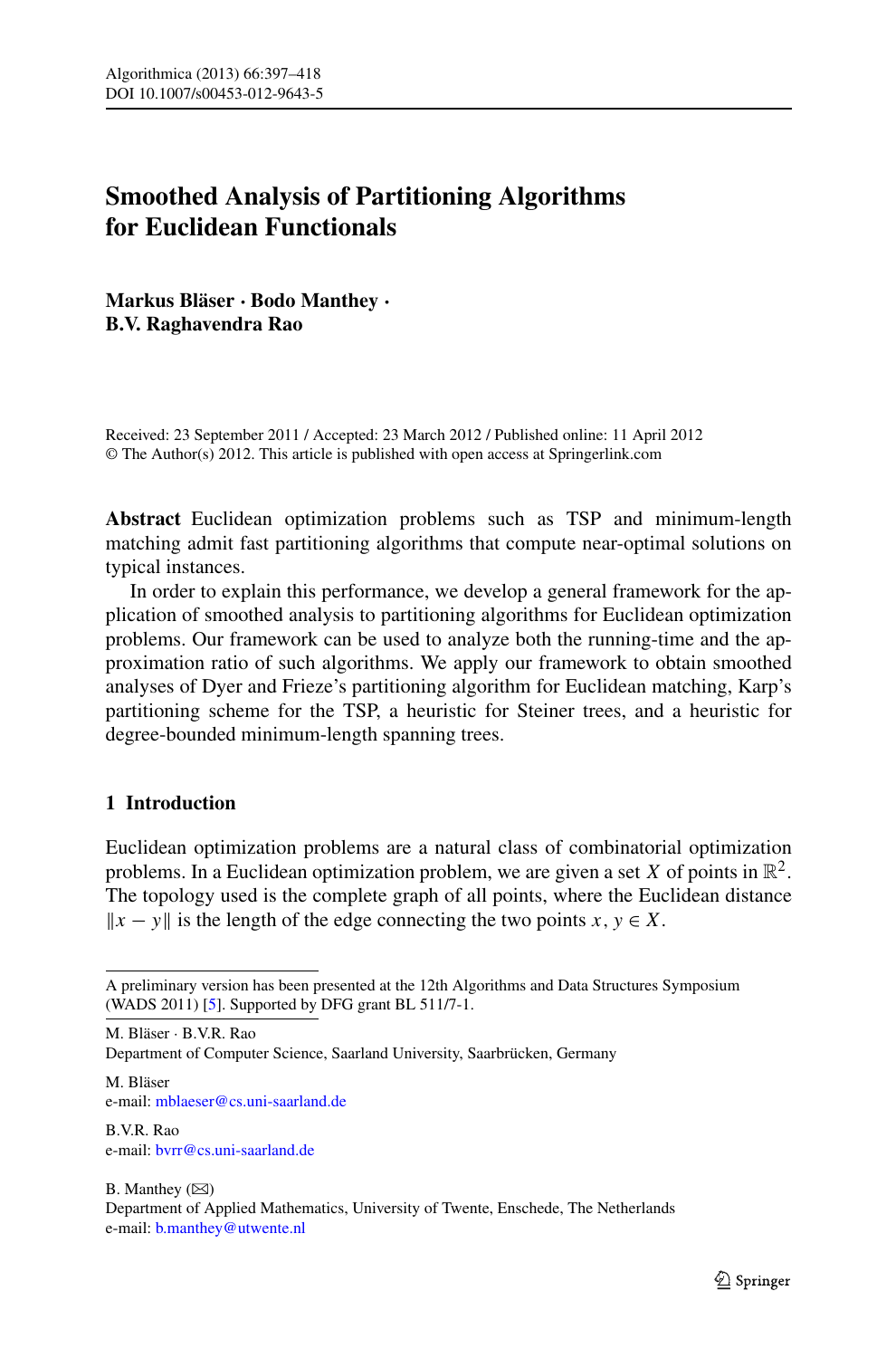Many such problems, like the Euclidean traveling salesman problem [\[22](#page-20-1)] or the Euclidean Steiner tree problem [\[14](#page-20-2)], are NP-hard. For others, like minimumlength perfect matching, there exist polynomial-time algorithms. However, these polynomial-time algorithms are sometimes too slow to solve large instances. Thus, fast heuristics to find near-optimal solutions for Euclidean optimization problems are needed.

A generic approach to design heuristics for Euclidean optimization problems are partitioning algorithms: They divide the Euclidean plane into a number of cells such that each cell contains only a small number of points. This allows us to compute quickly an optimal solution for our optimization problem for the points within each cell. Finally, the solutions of all cells are joined in order to obtain a solution to the whole set of points.

Although this is a rather simple ad-hoc approach, it works surprisingly well and fast in practice [[16,](#page-20-3) [24\]](#page-20-4). This is at stark contrast to the worst-case performance of partitioning algorithms: They can both be very slow and output solutions that are far from being optimal. Thus, as it is often the case, worst-case analysis is too pessimistic to explain the performance of partitioning algorithms. The reason for this is that worst-case analysis is dominated by artificially constructed instances that often do not resemble practical instances.

Both to explain the performance of partitioning algorithms and to gain probabilistic insights into the structure and value of optimal solutions of Euclidean optimization problems, the average-case performance of partitioning algorithms has been studied a lot. In particular, Steele [[31\]](#page-21-0) proved complete convergence of Karp's partitioning algorithm [\[18](#page-20-5)] for Euclidean TSP. Also strong central limit theorems for a wide range of optimization problems are known. We refer to Steele [[32\]](#page-21-1) and Yukich [[35\]](#page-21-2) for comprehensive surveys.

However, also average-case analysis has its drawback: Random instances usually have very specific properties with overwhelming probability. This is often exploited in average-case analysis: One shows that the algorithm at hand performs very well if the input has some of these properties. But this does not mean that typical instances share these properties. Thus, although a good average-case performance can be an indicator that an algorithm performs well, it often fails to explain the performance convincingly.

In order to explain the performance of partitioning schemes for Euclidean optimization problems, we provide a smoothed analysis. Smoothed analysis has been introduced by Spielman and Teng [[27\]](#page-20-6) in order to explain the performance of the simplex method for linear programming. It is a hybrid of worst-case and averagecase analysis: An adversary specifies an instance, and this instance is then slightly randomly perturbed. The perturbation can, for instance, model noise from measurement. Since its invention in 2001, smoothed analysis has been applied in a variety of contexts  $[3, 4, 6, 12, 26]$  $[3, 4, 6, 12, 26]$  $[3, 4, 6, 12, 26]$  $[3, 4, 6, 12, 26]$  $[3, 4, 6, 12, 26]$  $[3, 4, 6, 12, 26]$  $[3, 4, 6, 12, 26]$  $[3, 4, 6, 12, 26]$  $[3, 4, 6, 12, 26]$  $[3, 4, 6, 12, 26]$ . We refer to two recent surveys  $[20, 28]$  $[20, 28]$  $[20, 28]$  $[20, 28]$  for a broader picture.

We develop a general framework for smoothed analysis of partitioning algorithms for optimization problems in the Euclidean plane (Sect. [3](#page-5-0)). We consider a very general probabilistic model where the adversary specifies  $n$  density functions  $f_1, \ldots, f_n : [0, 1]^2 \to [0, \phi]$ , one for each point. Then the actual point set is obtained by drawing  $x_i$  independently from the others according to  $f_i$ . The parameter  $\phi$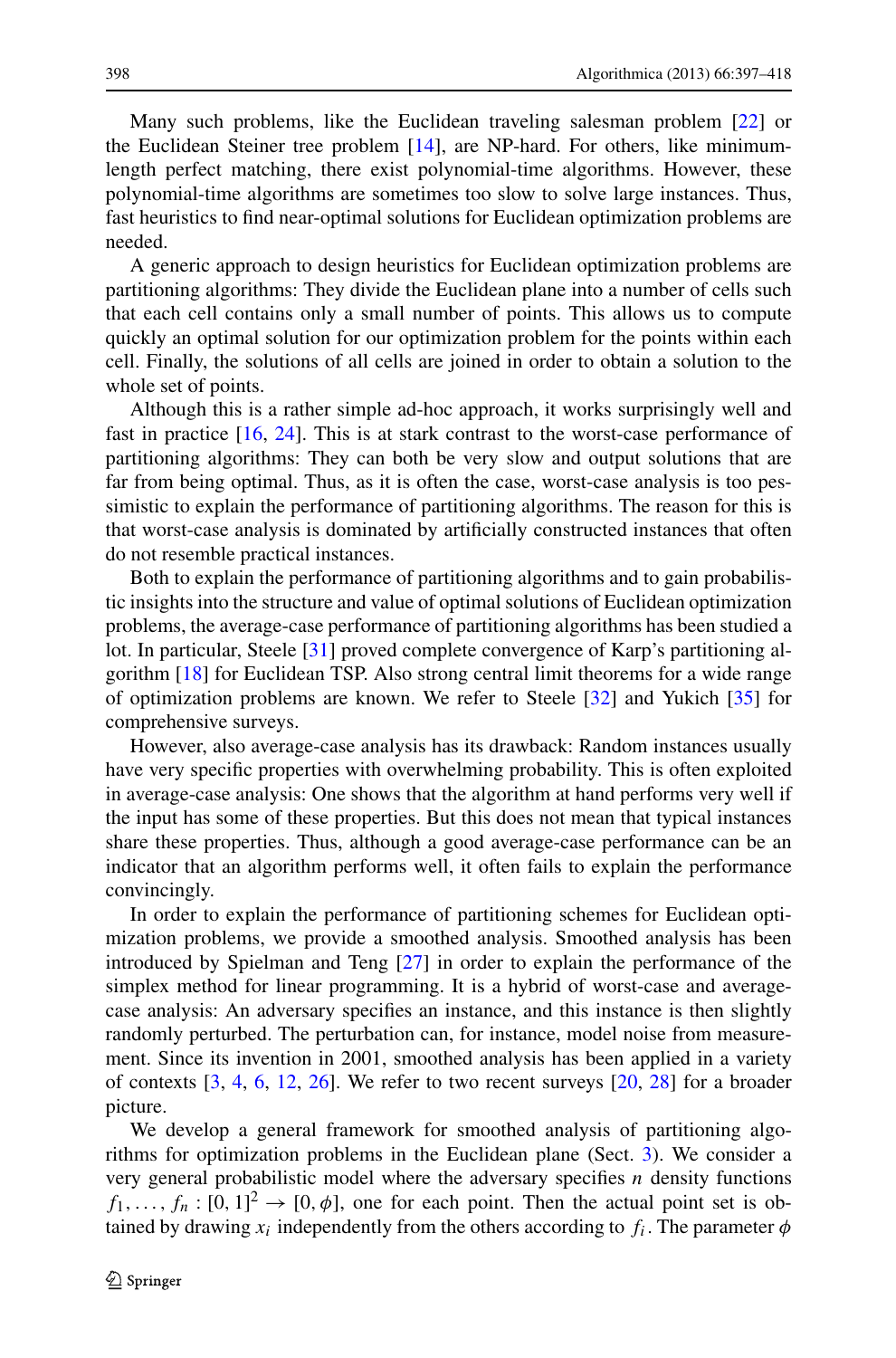| Problem             | Running-time          | Approximation ratio                       | Reference                |
|---------------------|-----------------------|-------------------------------------------|--------------------------|
| matching $[10]$     | $O(n\phi^2 \log^4 n)$ | $1 + O(\sqrt{\phi}/\log n)$               | Corollaries $4.2 \& 4.5$ |
| <b>TSP</b> [18]     | poly(n)               | $1 + O(\sqrt{\phi / \log n})$             | Corollary 5.2            |
| Steiner tree $[17]$ | poly(n)               | $1 + O(\sqrt{\phi / \log n})$             | Corollary 6.2            |
| degree-bounded MST  | poly(n)               | $1 + O(\sqrt{\phi \log \log n / \log n})$ | Corollary 7.2            |

<span id="page-2-0"></span>**Table 1** Smoothed bounds for some Euclidean optimization problems

controls the adversary's power: The larger  $\phi$ , the more powerful the adversary. (See Sect. [2.2](#page-4-0) for a formal explanation of the model.) We analyze the expected runningtime and approximation performance of a generic partitioning algorithm under this model. The smoothed analysis of the running-time for partitioning algorithms depends crucially on the convexity of the worst-case bound of the running-time of the problem under consideration. The main tool for the analysis of the expected approximation ratio is Rhee's isoperimetric inequality [\[25\]](#page-20-15). Let us note that, even in the average case, convergence to the optimal value for large  $n$  does not imply a bound on the expected approximation ratio. The reason is that if we compute a very bad solution with very small probability, then this allows convergence results but it deteriorates the expected approximation ratio.

We apply the general framework to obtain smoothed analyses of partitioning algorithms for Euclidean matching (Sect. [4](#page-12-0)), Karp's partitioning scheme for the TSP (Sect. [5\)](#page-16-0), Steiner trees (Sect. [6\)](#page-17-1), and degree-bounded minimum spanning trees (Sect. [7\)](#page-18-1) in the Euclidean plane. Table [1](#page-2-0) shows an overview. To summarize, for  $\phi \leq \log^{O(1)} n$ , Dyer and Frieze's partitioning algorithm for computing matchings [\[10](#page-20-13)] has an almost linear running-time, namely  $O(n \log^{O(1)} n)$ . For  $\phi \in o(\log^2 n)$ , its expected approximation ratio tends to 1 as  $n$  increases. The approximation ratios of the partitioning algorithms for TSP and Steiner trees tend to 1 for  $\phi \in o(\log n)$ . For degree-bounded spanning trees, this is the case for  $\phi \in o(\log n / \log \log n)$ . Our general framework is applicable to many other partitioning algorithms as well, but we focus on the aforementioned problems in this work.

### **2 Preliminaries**

For  $n \in \mathbb{N}$ , let  $[n] = \{1, 2, ..., n\}$ . We denote probabilities by  $\mathbb{P}$  and expected values by E.

#### 2.1 Euclidean Functionals

A *Euclidean functional* is a function  $F : ([0, 1]^2)^* \to \mathbb{R}$  that maps a finite point set  $X \subseteq [0, 1]^2$  to a real number  $F(X)$ . The following are examples of Euclidean functionals:

– MM maps a point set to the length of its minimum-length perfect matching (length means Euclidean distance, one point is left out if the cardinality of the point set is odd).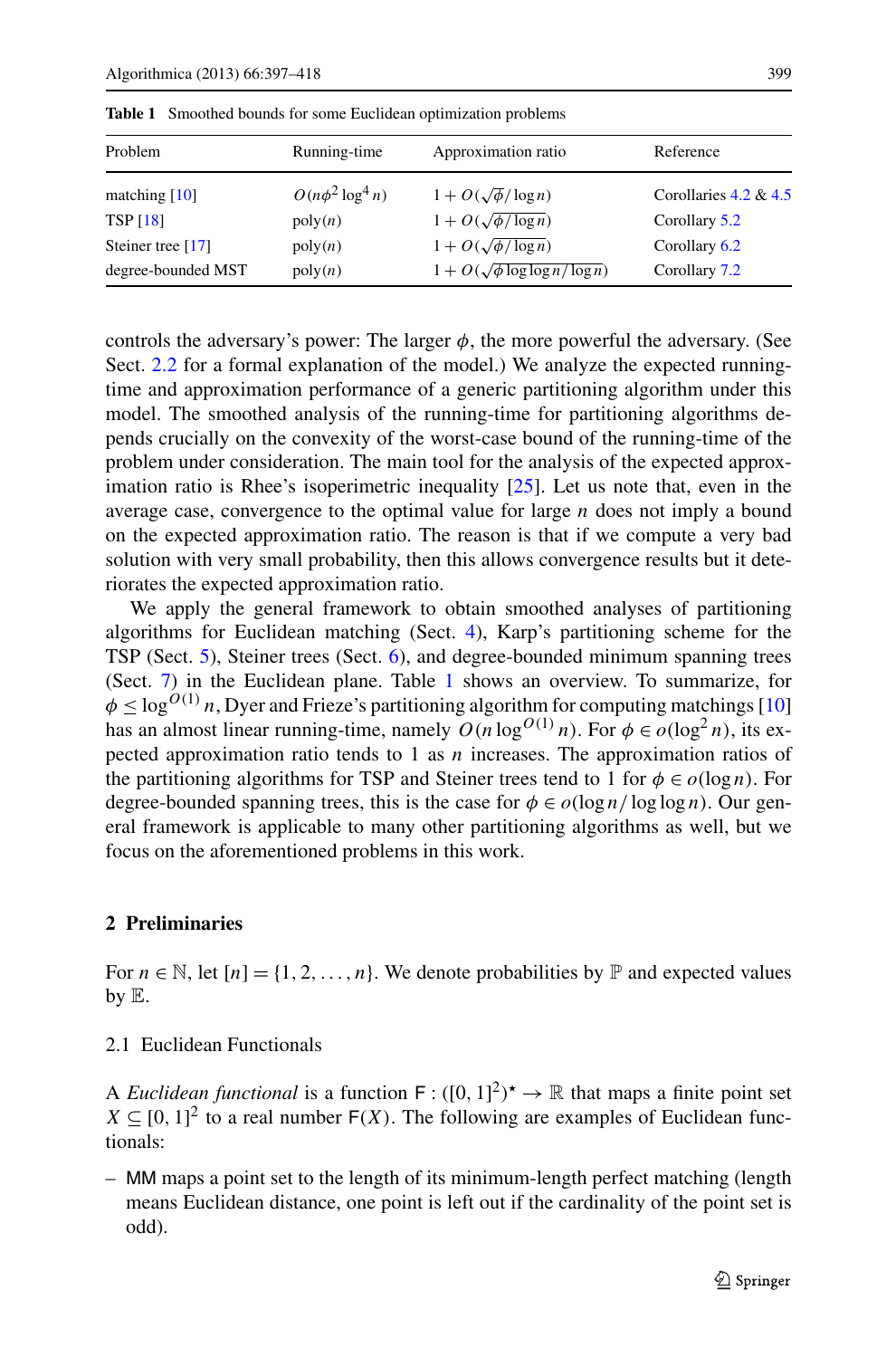- TSP maps a point set to the length of its shortest Hamiltonian cycle, i.e., to the length of its optimal traveling salesman tour.
- MST maps a point set to the length of its minimum-length spanning tree.
- ST maps a point set to the length of its shortest Steiner tree.
- dbMST maps a point set to the length of its minimum-length spanning tree, restricted to trees of maximum degree at most *b* for some given bound *b*.

The Euclidean functionals that we consider in this paper are all associated with an underlying combinatorial optimization problem. Thus, the function value  $F(X)$ is associated with an optimal solution (minimum-length perfect matching, optimal TSP tour,...) to the underlying combinatorial optimization problem. In this sense, we can design approximation algorithms for F: Compute a (near-optimal) solution (where it depends on the functional what a solution actually is; for instance, a perfect matching), and compare the objective value (for instance, the sum of the lengths of its edges) to the function value.

We follow the notation of Frieze and Yukich  $[13, 35]$  $[13, 35]$  $[13, 35]$  $[13, 35]$ . A Euclidean functional F is called *smooth*  $[25, 35]$  $[25, 35]$  $[25, 35]$  $[25, 35]$  if there is a constant c such that

$$
\big|\mathsf{F}(X \cup Y) - \mathsf{F}(X)\big| \le c\sqrt{|Y|}
$$

for all finite  $X, Y \subseteq [0, 1]^2$ . The constant c may depend on the function F, but not on the sets  $X$  and  $Y$  or their cardinality.

Let  $C_1, \ldots, C_s$  be a partition of  $[0, 1]^2$  into rectangles. We call each  $C_\ell$  a *cell*. Note that the cells are not necessarily of the same size. For a finite set  $X \subseteq [0, 1]^2$  of *n* points, let  $X_{\ell} = X \cap C_{\ell}$  be the points of X in cell  $C_{\ell}$ . Let  $n_{\ell} = |X_{\ell}|$  be the number of points of X in cell  $C_{\ell}$ . Let diameter( $C_{\ell}$ ) be the diameter of cell  $C_{\ell}$ .

We call F *sub-additive* if

$$
\mathsf{F}(X) \le \sum_{\ell=1}^s \bigl(\mathsf{F}(X_{\ell}) + \text{diameter}(C_{\ell})\bigr)
$$

for all finite  $X \subseteq [0, 1]^2$  and all partitioning of the square. F is called *super-additive* if

$$
\mathsf{F}(X) \ge \sum_{\ell=1}^s \mathsf{F}(X_\ell)
$$

for all finite  $X \subseteq [0, 1]^2$  and all partitioning of the square. A combination of subadditivity and super-additivity for a Euclidean functional F is a sufficient (but not a necessary) condition for the existence of a partitioning heuristic for approximating F. We will present such a generic partitioning heuristic in Sect. [3](#page-5-0).

Following Frieze and Yukich [[13\]](#page-20-16), we define a slightly weaker additivity condition that is sufficient for the performance analysis of partitioning algorithms. Frieze and Yukich [[13\]](#page-20-16) call a Euclidean function F *near-additive* if, for all partitions  $C_1, \ldots, C_s$ of  $[0, 1]^2$  into cells and for all finite  $X \subseteq [0, 1]^2$ , we have

$$
\left|\mathsf{F}(X) - \sum_{\ell=1}^s \mathsf{F}(X_{\ell})\right| = O\left(\sum_{\ell=1}^s \text{diameter}(C_{\ell})\right).
$$

If F is sub-additive and super-additive, then F is also near-additive.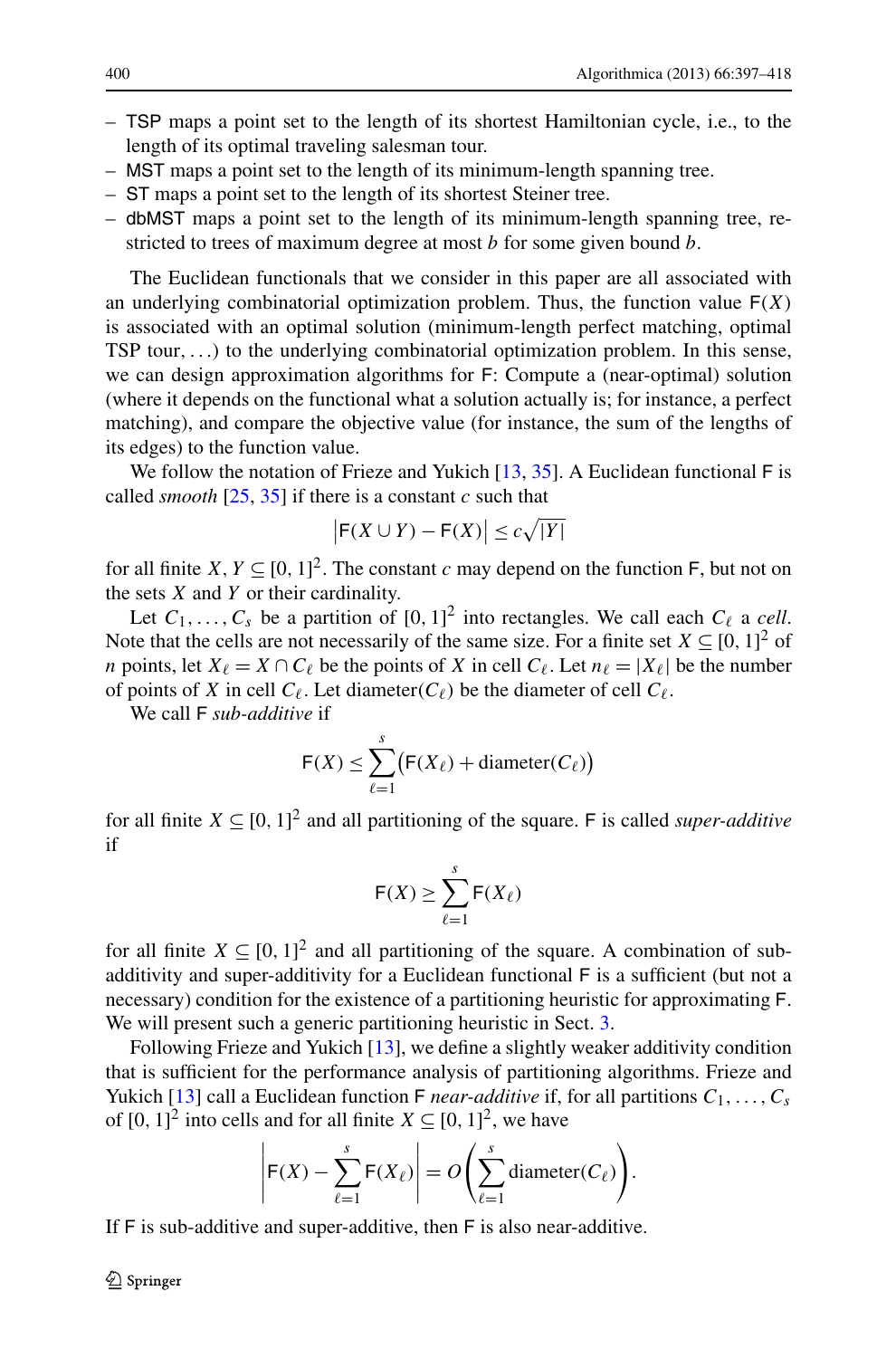<span id="page-4-3"></span>Unfortunately, the Euclidean functionals TSP, MM and MST are smooth and subadditive but not super-additive [\[31](#page-21-0), [32,](#page-21-1) [35\]](#page-21-2). However, these functionals can be approximated by their corresponding canonical *boundary functionals*, which are superadditive [[13,](#page-20-16) [35\]](#page-21-2). We obtain the canonical boundary functional of a Euclidean functional by considering the boundary of the domain as a single point [\[35](#page-21-2)]. This means that two points can either be connected directly or via a detour along the boundary. In the latter case, only the lengths of the two edges connecting the two points to the boundary count, walking along the boundary is free of charge. Yukich [\[35\]](#page-21-2) has shown that this is a sufficient condition for a Euclidean functional to be near-additive.

**Proposition 2.1** (Yukich [[35](#page-21-2), Lemma 5.7]) *Let* F *be a sub-additive Euclidean functional. Let*  $F_B$  *be a super-additive functional that well-approximates* F. (*This means that*  $|F(X) - F_B(X)| = O(1)$  *for all finite*  $X \subseteq [0, 1]^2$ .) *Then*  $F$  *is near-additive.* 

<span id="page-4-1"></span>The functionals MM, TSP, MST, ST, and dbMST are near-additive.

Limit theorems are powerful tools for the analysis of Euclidean functionals. Rhee [\[25](#page-20-15)] proved the following limit theorem for smooth Euclidean functionals over  $[0, 1]^2$ . We will mainly use it to bound the probability that F assumes a too small function value.

<span id="page-4-2"></span>**Theorem 2.2** (Rhee [\[25](#page-20-15)]) *Let* X *be a set of* n *points drawn independently according to identical distributions from* [0, 1] 2 . *Let* F *be a smooth Euclidean functional*. *Then there exist constants* c *and* c ′ *such that for all* t > 0, *we have*

$$
\mathbb{P}\big[\big|\mathsf{F}(X)-\mathbb{E}\big[\mathsf{F}(X)\big]\big|>t\big]\leq c'\cdot\exp\bigg(-\frac{ct^4}{n}\bigg).
$$

<span id="page-4-0"></span>*Remark 2.3* Rhee proved Theorem [2.2](#page-4-1) for the case that  $x_1, \ldots, x_n$  are identically distributed. However, as pointed out by Rhee herself [[25\]](#page-20-15), the proof carries over to the case when  $x_1, \ldots, x_n$  are drawn independently but their distributions are not necessarily identical.

#### 2.2 Smoothed Analysis

In the classical model of smoothed analysis  $[27]$  $[27]$ , an adversary specifies a point set X, and then this point set is perturbed by independent identically distributed random variables in order to obtain the input set  $X$ . A different view-point is that the adversary specifies the means of the probability distributions according to which the point set is drawn. This model has been generalized as follows [\[4](#page-20-8)]: Instead of only specifying the mean, the adversary can specify a density function for each point, and then we draw the points independently according to their density functions. In order to limit the power of the adversary, we have an upper bound  $\phi$  for the densities: The adversary is allowed to specify any density function  $[0, 1]^2 \rightarrow [0, \phi]$ . If  $\phi = 1$ , then this boils down to the uniform distribution on the unit square  $[0, 1]^2$ . If  $\phi$  gets larger, the adversary becomes more powerful and can specify the location of the points more and more precisely. The role of  $\phi$  is the same as the role of  $1/\sigma$  in classical smoothed analysis, where  $\sigma$  is the standard deviation of the perturbation. We summarize this model formally in the following assumption.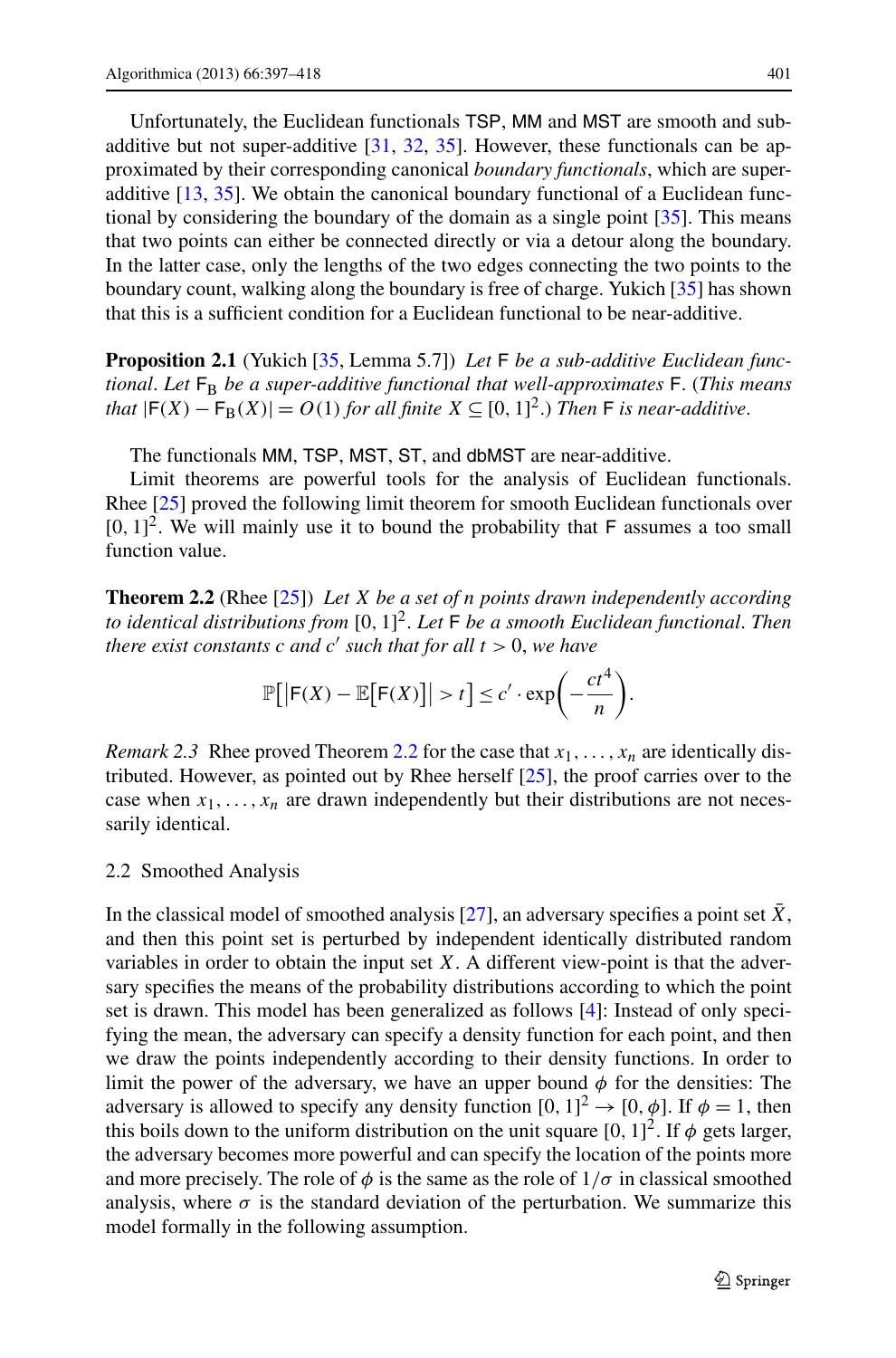<span id="page-5-5"></span>**Assumption 2.4** *Let*  $\phi \geq 1$ *. An adversary specifies n probability density functions*  $f_1, ..., f_n : [0, 1]^2$  →  $[0, \phi]$ . *We write*  $f = (f_1, ..., f_n)$  *for short. Let*  $x_1, ..., x_n$  ∈  $[0, 1]^2$  *be n random vectors where*  $x_i$  *is drawn according to*  $f_i$ *, independently from the other points. Let*  $X = \{x_1, \ldots, x_n\}$ .

If the actual density functions  $f$  matter and are not clear from the context, we write  $X \sim f$  to denote that X is drawn as described above. If we have a performance measure  $P$  for an algorithm ( $P$  will be either running-time or approximation ratio in this paper), then the smoothed performance is max  $_f$  (E<sub>X∼f</sub> [P(X)]). Note that the smoothed performance is a function of the number n of points and the parameter  $\phi$ .

<span id="page-5-0"></span>Let F be a Euclidean functional. For the rest of this paper, let  $\mu_F(n, \phi)$  be a lower bound for the expected value of  $F$  if  $X$  is drawn according to the probabilistic model described above. More precisely,  $\mu_F$  is some function that fulfills  $\mu_F(n, \phi) \le \min_{f} (\mathbb{E}_{X \sim f} [F(X)])$ . The function  $\mu_F$  comes into play when we have to bound the objective value of an optimal solution, i.e.,  $F(X)$ , from below in order to analyze the approximation ratio.

# **3 Framework**

<span id="page-5-1"></span>In this section, we present our framework for the performance analysis of partitioning heuristics for Euclidean functionals. Let  $A<sub>opt</sub>$  be an optimal algorithm for some smooth and near-additive Euclidean functional  $F$ , and let  $A_{\text{ioin}}$  be an algorithm that combines solutions for each cell into a global solution. We assume that  $A_{\text{join}}$  runs in time linear in the number of cells. Then we obtain the following algorithm, which we call A.

**Algorithm 3.1** (Generic algorithm A) **Input**: set  $X \subseteq [0, 1]^2$  of *n* points.

- 1. Divide  $[0, 1]^2$  into s cells  $C_1, \ldots, C_s$ .
- 2. Compute optimal solutions for each cell using  $A_{\text{opt}}$ .
- <span id="page-5-2"></span>3. Join the s partial solutions to a solution for X using  $A_{\text{ioin}}$ .

<span id="page-5-4"></span><span id="page-5-3"></span>The cells in the first step of Algorithm [3.1](#page-5-1) are rectangles. They are not necessarily of the same size (in this paper, only the algorithm for matching divides the unique square into cells of exactly the same size, the other algorithms choose the division into squares depending on the actual point set). We use the following assumptions in our analysis and mention explicitly whenever they are used.

## <span id="page-5-6"></span>**Assumption 3.2**

- 1. φ ∈ O(s). *This basically implies that the adversary cannot concentrate all points in a too small number of cells*.
- 2.  $\phi \in \omega(s \log n/n)$ . *This provides a lower bound for the probability mass in a "full" cell*, *where full is defined in Sect*. [3.1.](#page-6-0)
- 3.  $\phi \in o(\sqrt{n/\log n})$ . With this assumption, the tail bound of Theorem [2.2](#page-4-1) becomes *sub-polynomial*.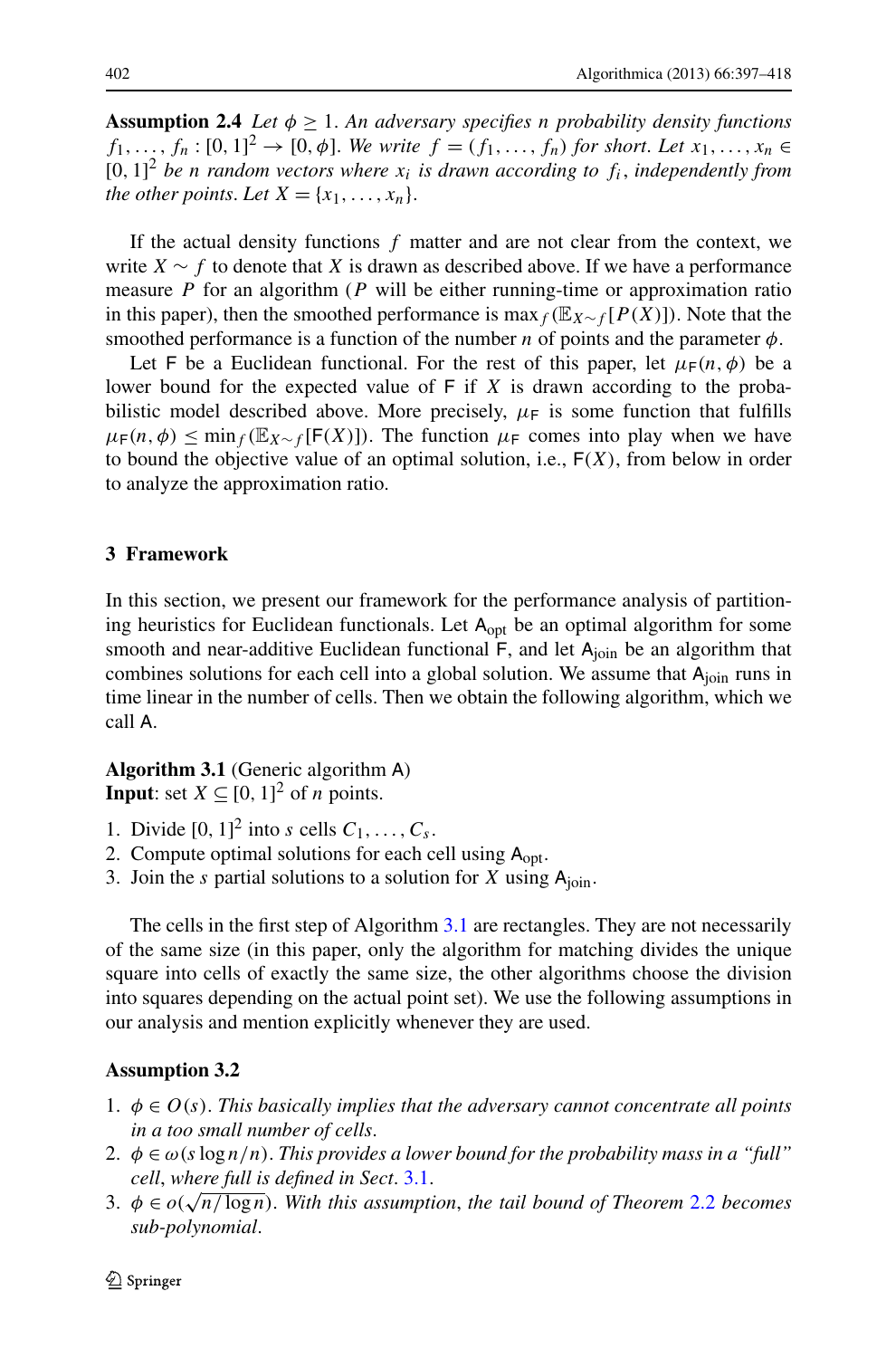<span id="page-6-0"></span>These assumptions are not too restrictive: For the partitioning algorithms we analyze here, we have  $s = O(n/\log^{O(1)} n)$  (for matching, we could also use smaller s while maintaining polynomial, albeit worse, running-time; for the other problems, we even need  $s = O(n/\log^{O(1)}))$ . Ignoring poly-logarithmic terms, the first and third assumption translate roughly to  $\phi = O(n)$  and  $\phi = o(\sqrt{n})$ , respectively. The second assumption roughly says  $\phi = \omega(1)$ . But for  $\phi = O(1)$ , we can expect roughly average-case behavior because the adversary has only little influence on the positions of the points.

#### 3.1 Smoothed Running-Time

Many of the schemes that we analyze choose the partition in such a way that we have a worst-case upper bound on the number of points in each cell. Other algorithms, like the one for matching [\[10](#page-20-13)], have a fixed partition independent of the input points. In the latter case, the running-time also depends on  $\phi$ .

Let  $T(n)$  denote the worst-case running-time of  $A_{opt}$  on n points. Then the running-time of A is bounded by  $\sum_{\ell=1}^{s} T(n_{\ell}) + O(s)$ , where  $n_{\ell}$  is the number of points in cell  $C_{\ell}$ . The expected running-time of A is thus bounded by

<span id="page-6-1"></span>
$$
\sum_{\ell=1}^{s} \mathbb{E}[T(n_{\ell})] + O(s).
$$
 (1)

For the following argument, we assume that T (the running-time of  $A_{opt}$ ) is a monotonically increasing convex function and that the locations of the cells are fixed and all their volumes are equal. (The assumption about the cells is not fulfilled for all partitioning heuristics. For instance, Karp's partitioning scheme [[18\]](#page-20-5) chooses the cells not in advance but based on the actual point set. However, in Karp's scheme, the cells are chosen in such a way that there is a good worst-case upper bound for the number of points per cell, so there is no need for a smoothed analysis.) By slightly abusing notation, let  $f_i(C_\ell) = \int_{C_\ell} f_i(x) dx$  be the cumulative density of  $f_i$  in the cell  $C_\ell$ . Since  $f_i$  is bounded from above by  $\phi$ , we have  $f_i(C_\ell) \leq \phi/s$  (this requires that the cells are of equal size, thus their area is  $1/s$ . Let  $f(C_\ell) = \sum_{i=1}^n f_i(C_\ell)$ . Note that  $f_i(C_\ell) = \mathbb{P}[x_i \in C_\ell]$  and  $f(C_\ell) = \mathbb{E}[n_\ell]$ .

We call a cell  $C_{\ell}$  *full* with respect to f if  $f(C_{\ell}) = n\phi/s$ . We call  $C_{\ell}$  *empty* if  $f(C_\ell) = 0$ . Our bound ([1\)](#page-6-1) on the running-time depends only on the values  $f_1(C_\ell), \ldots, f_n(C_\ell)$ , but not on where exactly within the cells the probability mass is assumed.

The goal of the adversary is to cause the partitioning algorithm to be slow. We will show that, in order to do this, the adversary will make as many cells as possible full. Note that there are at most  $\lfloor s/\phi \rfloor$  full cells. Assume that we have  $\lfloor s/\phi \rfloor$  full cells and at most one cell that is neither empty nor full. Then the number of points in any full cell is a binomially distributed random variable B with parameters n and  $\phi/s$ . By linearity of expectation, the expected running-time is bounded by

$$
\left(\left\lfloor\frac{s}{\phi}\right\rfloor+1\right)\cdot\mathbb{E}\big[T(B)\big]+O(s).
$$

Since  $\phi = O(s)$  by Assumption [3.2\(](#page-5-2)[1\)](#page-5-3), this is bounded by  $O(\frac{s}{\phi} \cdot \mathbb{E}[T(B)] + s)$ . If T is bounded by a polynomial, then this evaluates to  $O(\frac{s}{\phi} \cdot T(n\phi/s) + s)$  by the following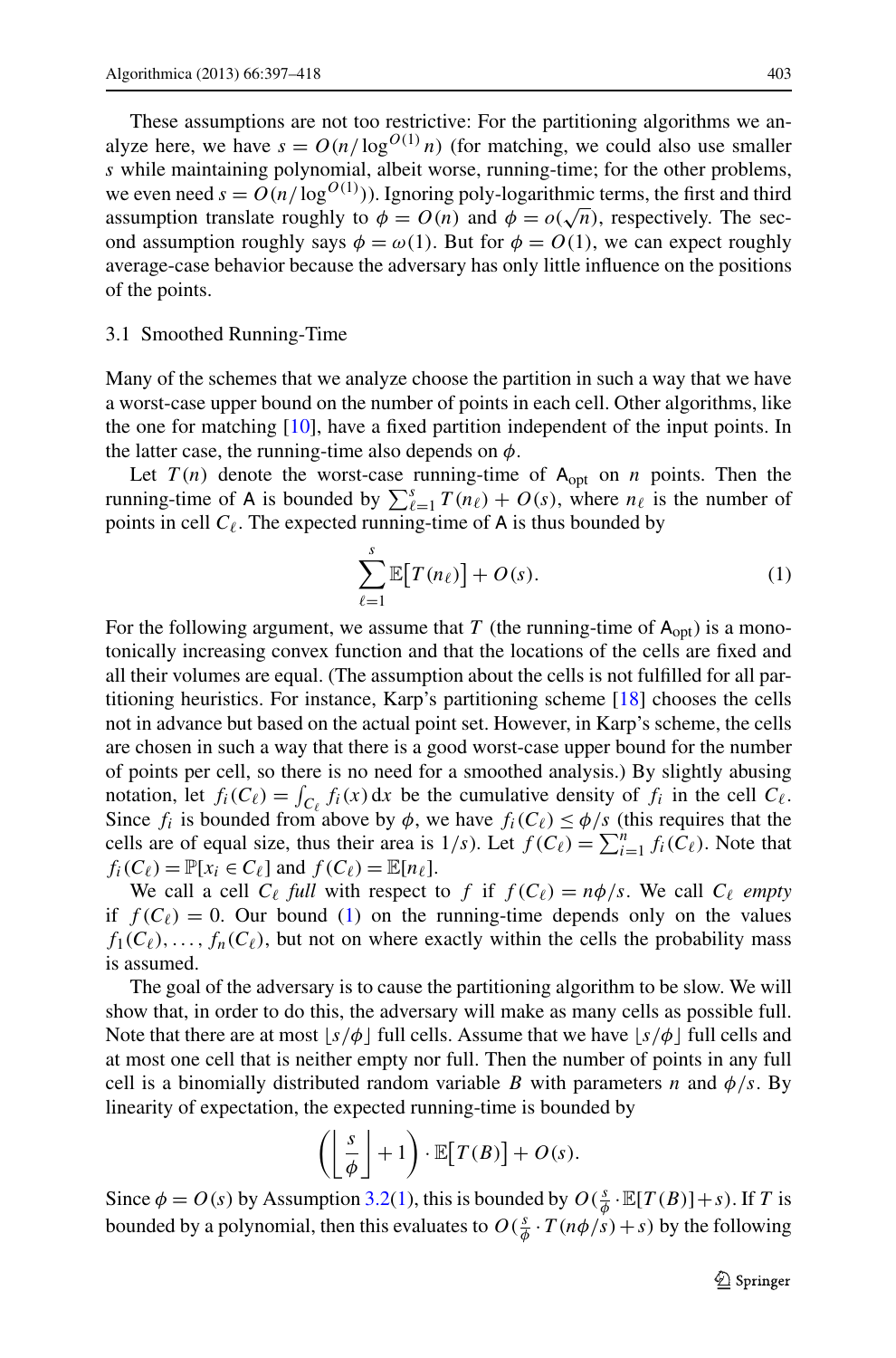<span id="page-7-0"></span>Lemma [3.3.](#page-7-0) This lemma can be viewed as "Jensen's inequality in the other direction" with  $p = \phi/s$  for  $\phi \in \omega(s \log n/n)$ . The latter is satisfied by Assumption [3.2](#page-5-2)[\(2](#page-5-4)).

**Lemma 3.3** (Inverse Jensen's inequality) *Let* T *be any convex*, *monotonically increasing function that is bounded by a polynomial*, *and let* B *be a binomially distributed random variable with parameters*  $n \in \mathbb{N}$  *and*  $p \in [0, 1]$  *with*  $p \in \omega(\log n/n)$ . *Then*  $\mathbb{E}[T(B)] = \Theta(T(\mathbb{E}[B]))$ .

*Proof* We have  $\mathbb{E}[B] = np$ . Jensen's inequality yields  $\mathbb{E}[T(B)] \geq T(np)$ . Thus, what remains to be proved is  $\mathbb{E}[T(B)] = O(T(np))$ . Chernoff's bound [[21,](#page-20-17) Theorem 4.4] says

$$
\mathbb{P}[B > 2np] \le \left(\frac{e}{4}\right)^{np}.
$$

This allows us to bound

$$
\mathbb{E}[T(B)] \leq T(2np) + \left(\frac{e}{4}\right)^{np} \cdot T(n).
$$

Since T is bounded by a polynomial, we have  $T(2np) = O(T(np))$ . Since  $p \in \omega(\log n/n)$  and T is bounded by a polynomial, we have  $(e/4)^{np} \cdot T(n) \in o(1)$ . Thus,  $\mathbb{E}[T(B)] = O(T(np))$ , which proves the lemma.

<span id="page-7-1"></span>What remains to be done is to show that the adversary will indeed make as many cells as possible full. This follows essentially from the convexity of the running-time. In the following series of three lemmas, we make the argument rigorous.

The first lemma basically says that we maximize a convex function of a sum of independent 0/1 random variables if we balance the probabilities of the random variables. This is similar to a result by León and Perron [\[19](#page-20-18)]. But when we apply Lemma [3.4](#page-7-1) in the proof of Lemma [3.5,](#page-8-0) we have to deal with the additional constraint  $p_i \in [\varepsilon_i, 1 - \varepsilon_i]$ . This makes León and Perron's result [[19\]](#page-20-18) inapplicable.

**Lemma 3.4** *Let*  $p \in (0, 1)$ *. Let*  $X_1, X_2$  *be independent* 0/1 *random variables with*  $\mathbb{P}[X_1 = 1] = p - \delta$  and  $\mathbb{P}[X_2 = 1] = p + \delta$ . Let  $X = X_1 + X_2$ . Let f be any convex *function, and let*  $g(\delta) = \mathbb{E}[f(X)]$ .

*Then* g *is monotonically decreasing in* δ *for* δ > 0 *and monotonically increasing for*  $\delta$  < 0 *and has a global maximum at*  $\delta$  = 0.

*Proof* A short calculation shows that

$$
\mathbb{E}[f(X)] = (1 - 2p + p^2 - \delta^2) \cdot f(0) + (2p - 2p^2 + 2\delta^2) \cdot f(1) + (p^2 - \delta^2) \cdot f(2).
$$

Abbreviating all terms that do not involve  $\delta$  by z yields

$$
g(\delta) = z + \left(-\delta^2 f(0) + 2\delta^2 f(1) - \delta^2 f(2)\right).
$$

The lemma follows now by the convexity of f.  $\Box$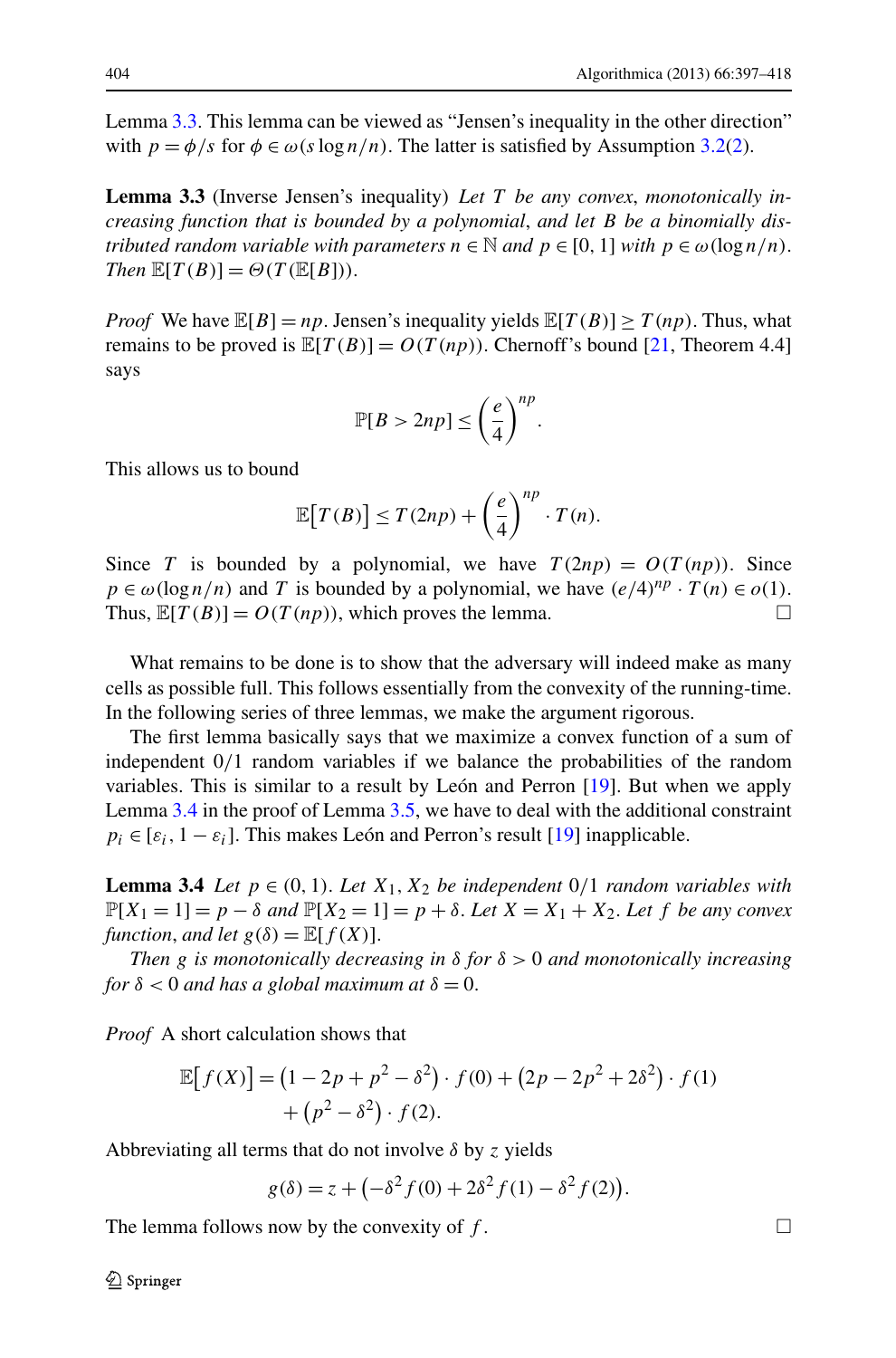<span id="page-8-0"></span>With Lemma [3.4](#page-7-1) above, we can show the following lemma: If we maximize a convex function of  $n \frac{0}{1}$  random variables and this function is symmetric around  $n/2$ , then we should make all probabilities as small as possible (or all as large as possible) in order to maximize the function.

**Lemma 3.5** Let f be an arbitrary convex function. Let  $X_1, X_2, \ldots, X_n$  be inde*pendent* 0/1 *random variables with*  $\mathbb{P}[X_i = 1] = p_i \in [\varepsilon_i, 1 - \varepsilon_i]$ , *and let*  $X = \sum_{i=1}^{n} p_i$  $\sum_{i=1}^{n} X_i$ . Let  $g(p_1, ..., p_n) = \mathbb{E}[f(X) + f(n-X)].$  Then g has a global maximum *at*  $(\varepsilon_1, \ldots, \varepsilon_n)$ .

*Proof* In the following, let  $X' = \sum_{i=1}^{n-1} X_i$ . Without loss of generality, we can assume that  $\sum_{i=1}^{n} p_i \le n/2$ . Otherwise, we replace  $p_i$  by  $1 - p_i$ , which does not change the function value of  $g$  by symmetry.

First, we want to eliminate  $p_i$  with  $p_i > 1/2$ . If there is a  $p_i > 1/2$ , then there must be a  $p_{i'} < 1/2$  since  $\sum_{i=1}^{n} p_i \le n/2$ . Let  $i = n$  and  $i' = n - 1$  without loss of generality. Our goal is to shift "probability mass" from  $X_n$  to  $X_{n-1}$ . To do this, let  $q = (p_{n-1} + p_n)/2$ . We consider two new functions  $\tilde{g}$  and h. The function  $\tilde{g}$  is defined by

$$
\tilde{g}(X_{n-1}, X_n) = \mathbb{E}_{X_1, ..., X_{n-2}} \left[ f\left(\sum_{i=1}^n X_i\right) \right],
$$

where the expected value is taken only over  $X_1, \ldots, X_{n-2}$ . The function h is defined by

$$
h(\delta) = g(p_1, \ldots, p_{n-2}, q - \delta, q + \delta) = \mathbb{E}_{X_{n-1}, X_n} \big[ \tilde{g}(X_{n+1}, X_n) \big].
$$

By definition, we have  $h(\frac{p_n-p_{n-1}}{2}) = g(p_1,\ldots,p_n)$ . The function h is convex and we can apply Lemma [3.4:](#page-7-1) We should choose  $|\delta|$  as small as possible in order to maximize it. We decrease  $\delta$  from  $\frac{(p_n - p_{n-1})}{2} > 0$  until  $q - \delta$  or  $q + \delta$  becomes 1/2. Then we set  $p_{n-1}$  and  $p_n$  accordingly. In this way, we guarantee that  $p_{n-1} \in [\varepsilon_{n-1}, 1 - \varepsilon_{n-1}]$ and  $p_n \in [\varepsilon_n, 1 - \varepsilon_n]$ . We iterate this process until we have  $p_i \leq 1/2$  for all  $i \in [n]$ . This only increases F.

Now we can assume that  $p_1, \ldots, p_n \leq 1/2$ . We finish the proof by showing that decreasing any  $p_i$  as much as possible only increases  $g(p_1, ..., p_n)$ . Let  $\Delta(x) =$  $f(x+1) - f(x)$ . Since f is convex,  $\Delta$  is non-decreasing. By symmetry, it suffices to consider  $p_n$ . We have

$$
g(p_1,..., p_n) = p_n \cdot \mathbb{E}[f(X'+1) + f(n - X'-1)]
$$
  
+ (1 - p\_n) \cdot \mathbb{E}[f(X') + f(n - X')]  
= p\_n \cdot \mathbb{E}[f(X') + \Delta(X') + f(n - X'-1)]  
+ (1 - p\_n) \cdot \mathbb{E}[f(X') + f(n - X'-1) + \Delta(n - X'-1)]  
= \mathbb{E}[f(X') + f(n - X'-1)]  
+ \mathbb{E}[p\_n \cdot \Delta(X') + (1 - p\_n) \cdot \Delta(n - X'-1)]  
= \mathbb{E}[f(X') + f(n - X'-1)]  
+ p\_n \cdot \mathbb{E}[\Delta(X')] + (1 - p\_n) \cdot \mathbb{E}[\Delta(n - X'-1)].

 $\otimes$  Springer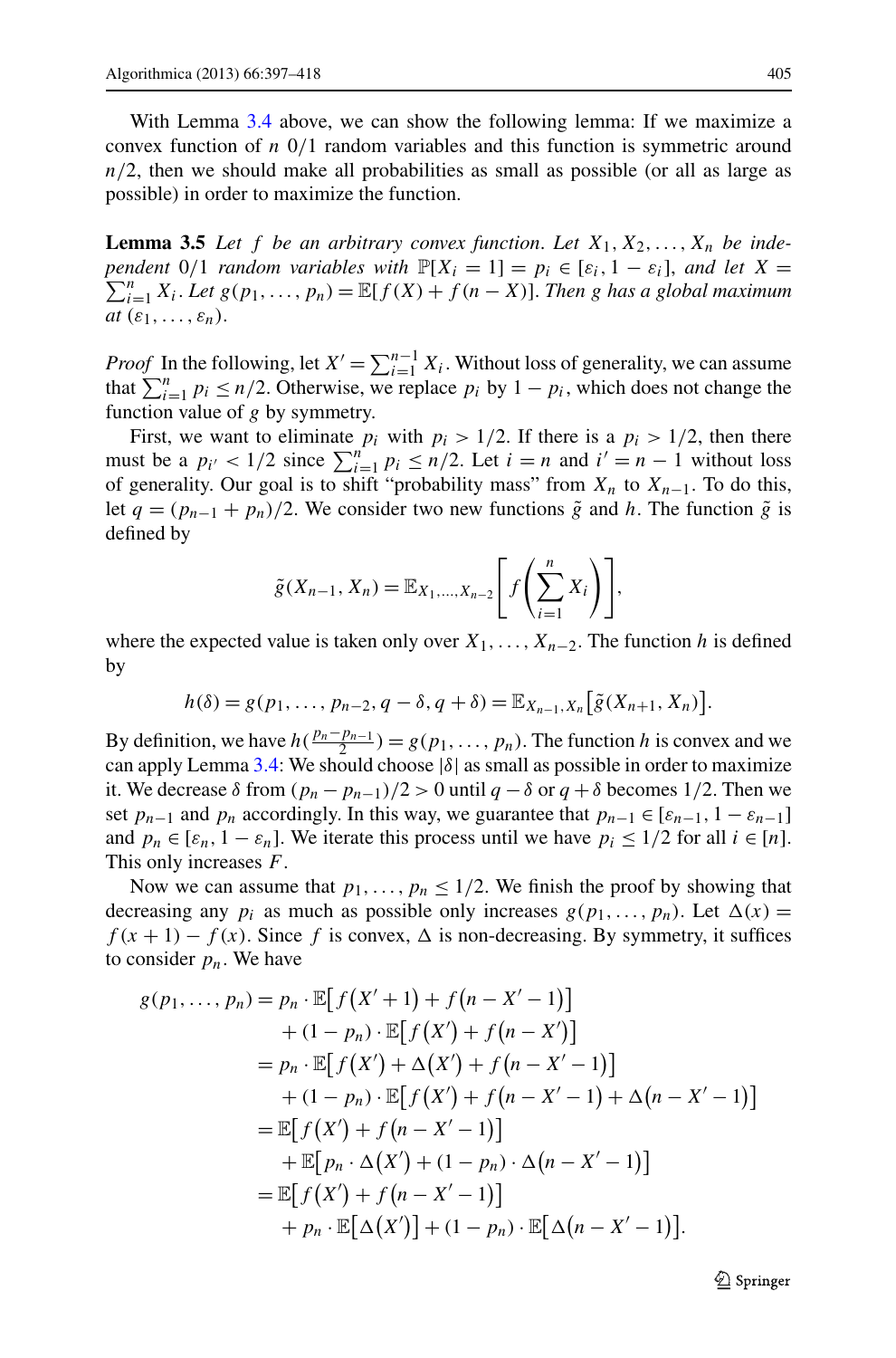<span id="page-9-0"></span>Only the term in the last line depends on  $p_n$ . Since  $p_i \le 1/2$  for all  $i \in [n-1]$ , X' is stochastically dominated by  $n - X' - 1$ . Since  $\Delta$  is non-decreasing, this yields

$$
\mathbb{E}[\Delta(n-X'-1)] \geq \mathbb{E}[\Delta(X')].
$$

Hence, decreasing  $p_n$  will never decrease the value of g.

Lemma [3.5](#page-8-0) above is the main ingredient for the proof that the adversary wants as many full cells as possible. Lemma [3.6](#page-9-0) below makes this rigorous.

**Lemma 3.6** *Let*  $C_{\ell'}$  *and*  $C_{\ell''}$  *be any two cells. Let*  $f_1, \ldots, f_n : [0, 1]^2 \rightarrow [0, \phi]$  *be* any density functions. Let  $\tilde{f}_1, \ldots, \tilde{f}_n : [0, 1]^2 \to [0, \phi]$  be density functions with the *following properties for all*  $i \in [n]$ :

1.  $f_i(C_{\ell'}) = \min(\phi/s, f_i(C_{\ell'}) + f_i(C_{\ell''}))$ .

2.  $f_i(C_{\ell''}) = (f_i(C_{\ell'}) + f_i(C_{\ell''})) - f_i(C_{\ell'}).$ 

(*Note that there are densities*  $f_1, \ldots, f_n$  with these properties: *First*, all  $f_i$  are non*negative and, second,*  $\int_{[0,1]^2} f_i(x) dx = 1$ . *Furthermore,*  $f_1, \ldots, f_n$  *can be chosen*<br>*auch that then are hounded by a since we have*  $f(G_n) \leq f_i(x)$  by separature. *such that they are bounded by*  $\phi$  *since we have*  $f_i(C_{\ell'})$ ,  $f_i(C_{\ell''}) \leq \phi/s$  *by construction.*) Let  $n_\ell$  be the (random) number of points in  $X_\ell$  with respect to  $f = (f_1, \ldots, f_n)$ , *and let*  $\tilde{n}_{\ell}$  *be the (random) number of points in*  $X_{\ell}$  *with respect to*  $f = (f_1, \ldots, f_n)$ . *Then*

$$
\sum_{\ell=1}^s \mathbb{E}\big[T(n_\ell)\big] \leq \sum_{\ell=1}^s \mathbb{E}\big[T(\tilde{n}_\ell)\big].
$$

*Proof* First, we note that  $\mathbb{E}[T(n_\ell)] = \mathbb{E}[T(\tilde{n}_\ell)]$  for  $\ell \neq \ell', \ell''$ . Without loss of generality, let  $\ell' = 1$  and  $\ell'' = 2$ . Thus, we have to prove

$$
\mathbb{E}[T(n_1)] + \mathbb{E}[T(n_2)] \leq \mathbb{E}[T(\tilde{n}_1)] + \mathbb{E}[T(\tilde{n}_2)].
$$

Let  $M = \{i \mid x_i \in C_1 \cup C_2\}$  be the (random) set of indices of points in the two cells. To prove this, we prove the inequality

$$
\mathbb{E}\big[T(n_1)+T(n_2)\mid M=I\big] \leq \mathbb{E}\big[T(\tilde{n}_1)+T(\tilde{n}_2)\mid M=I\big]
$$

for any set  $I \subseteq [n]$ . This is equivalent to

$$
\mathbb{E}\big[T(n_1)+T\big(|M|-n_1\big)|M=I\big]\leq \mathbb{E}\big[T(\tilde{n}_1)+T\big(|M|-\tilde{n}_1\big)|M=I\big].
$$

Without loss of generality, we restrict ourselves to the case  $I = [n]$ . This gives us the following setting: Any point  $x_i$  is either in  $C_1$  or in  $C_2$ . Under this condition, the probability that  $x_i$  is in  $C_1$  is  $p_i = \frac{f_i(C_1)}{f_i(C_1 \cup C_2)}$  $\frac{f_i(C_1)}{f_i(C_1\cup C_2)}$ , and the probability that  $x_i$  is in  $C_2$  is 1 –  $p_i = \frac{f_i(C_2)}{f_i(C_1 \cup C)}$  $\frac{f_i(C_2)}{f_i(C_1 \cup C_2)}$ . We can choose  $p_i$  arbitrarily such that  $p_i \le \min\{1, \frac{\phi/s}{f_i(C_1) + \phi/s}\}$  $\frac{f_i(C_1)+f_i(C_2)}{f_i(C_1)+f_i(C_2)}$ } 1 –  $\varepsilon_i$  and  $p_i \ge \max\{0, 1 - \frac{\phi/s}{f_i(C_1)+1}\}$  $\frac{\varphi_{i}}{f_i(C_1) + f_i(C_2)}$  =  $\varepsilon_i$ . This is precisely the setting that we need to apply Lemma [3.5](#page-8-0).  $\Box$ 

Let  $f_1, \ldots, f_n : [0, 1]^2 \to [0, \phi]$  be the given distributions. By applying Lemma [3.6](#page-9-0) repeatedly for pairs of non-full, non-empty cells  $C_{\ell'}$  and  $C_{\ell''}$ , we obtain distributions  $f_1, \ldots, f_n$  with the following properties: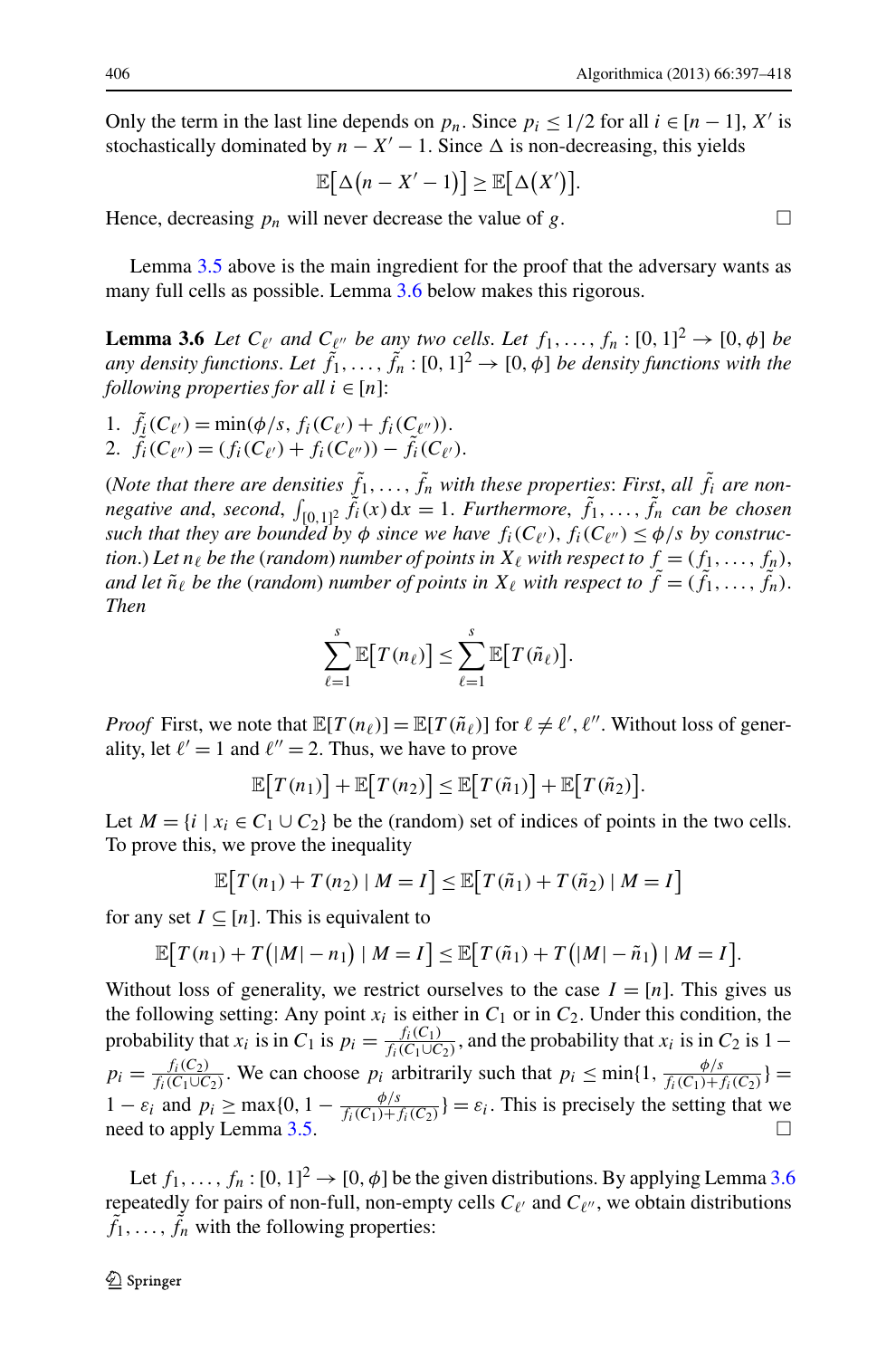- <span id="page-10-1"></span>1.  $f_1, \ldots, f_n$  have  $\lfloor s/\phi \rfloor$  full cells and at most one cell that is neither full nor empty.
- 2. The expected value of T on X sampled according to  $f_1, \ldots, f_n$  is not smaller than the expected value of T on X sampled according to  $f_1, \ldots, f_n$ .

This shows that the adversary, in order to slow down our algorithm, will concentrate the probability in as few cells as possible. Thus, we obtain the following theorem.

**Theorem 3.7** Assume that the running-time of  $A_{opt}$  can be bounded from above by *a convex function* T *that is bounded by a polynomial*. *Then*, *under Assumptions* [2.4](#page-5-5), [3.2](#page-5-2)([1\)](#page-5-3), *and* [3.2\(](#page-5-2)[2\)](#page-5-4), *the expected running-time of* A *on input* X *is bounded from above by*

$$
O\bigg(\frac{s}{\phi}\cdot T\bigg(\frac{n\phi}{s}\bigg)+s\bigg).
$$

*Proof* The expected running-time is maximized if we have  $|s/\phi|$  cells that are full plus possibly one cell containing all the remaining probability mass. The expected running-time for each such cell is  $O(T(n\phi/s))$  by Lemma [3.3](#page-7-0) and because of Assumption [3.2\(](#page-5-2)[2](#page-5-4)). Thus, the expected running-time of A is bounded from above by

$$
\left\lceil \frac{s}{\phi} \right\rceil \cdot O\left(T\left(\frac{n\phi}{s}\right)\right) + O(s).
$$

The theorem follows as  $\phi = O(s)$  by Assumption [3.2\(](#page-5-2)[1](#page-5-3)).

3.2 Smoothed Approximation Ratio

The value computed by A can be bounded from above by

<span id="page-10-0"></span>
$$
\mathsf{A}(X) \le \sum_{\ell=1}^s \mathsf{F}(X_\ell) + J',
$$

where  $J'$  is an upper bound for the cost incurred by joining the solution for the cells. Since F is a near-additive Euclidean functional, we have  $A(X) \leq F(X) + J$  for  $J =$  $J' + O(\sum_{\ell=1}^s \text{diameter}(C_{\ell}))$ . Dividing by  $F(X)$  yields

$$
\frac{A(X)}{F(X)} \le 1 + O\left(\frac{J}{F(X)}\right). \tag{2}
$$

Together with  $\mathbb{E}[F(X)] \ge \mu_F(n, \phi)$ , we obtain a generic upper bound of

$$
\frac{\mathbb{E}[\mathsf{A}(X)]}{\mathbb{E}[\mathsf{F}(X)]} \le 1 + O\left(\frac{J}{\mu_{\mathsf{F}}(n,\phi)}\right)
$$

for the ratio of expected output of A and expected function value of F. While this provides some guarantee on the approximation performance, it does not provide a bound on the expected approximation ratio, which is in fact our goal.

For estimating the expected approximation ratio  $\mathbb{E}[A(X)/F(X)]$  for some algorithm A, the main challenge is that  $F(X)$  stands in the denominator. Thus, even if we have a good (deterministic) upper bound for  $A(X)$  that we can plug into the expected ratio in order to get an upper bound for the ratio that only depends on  $F(X)$ ,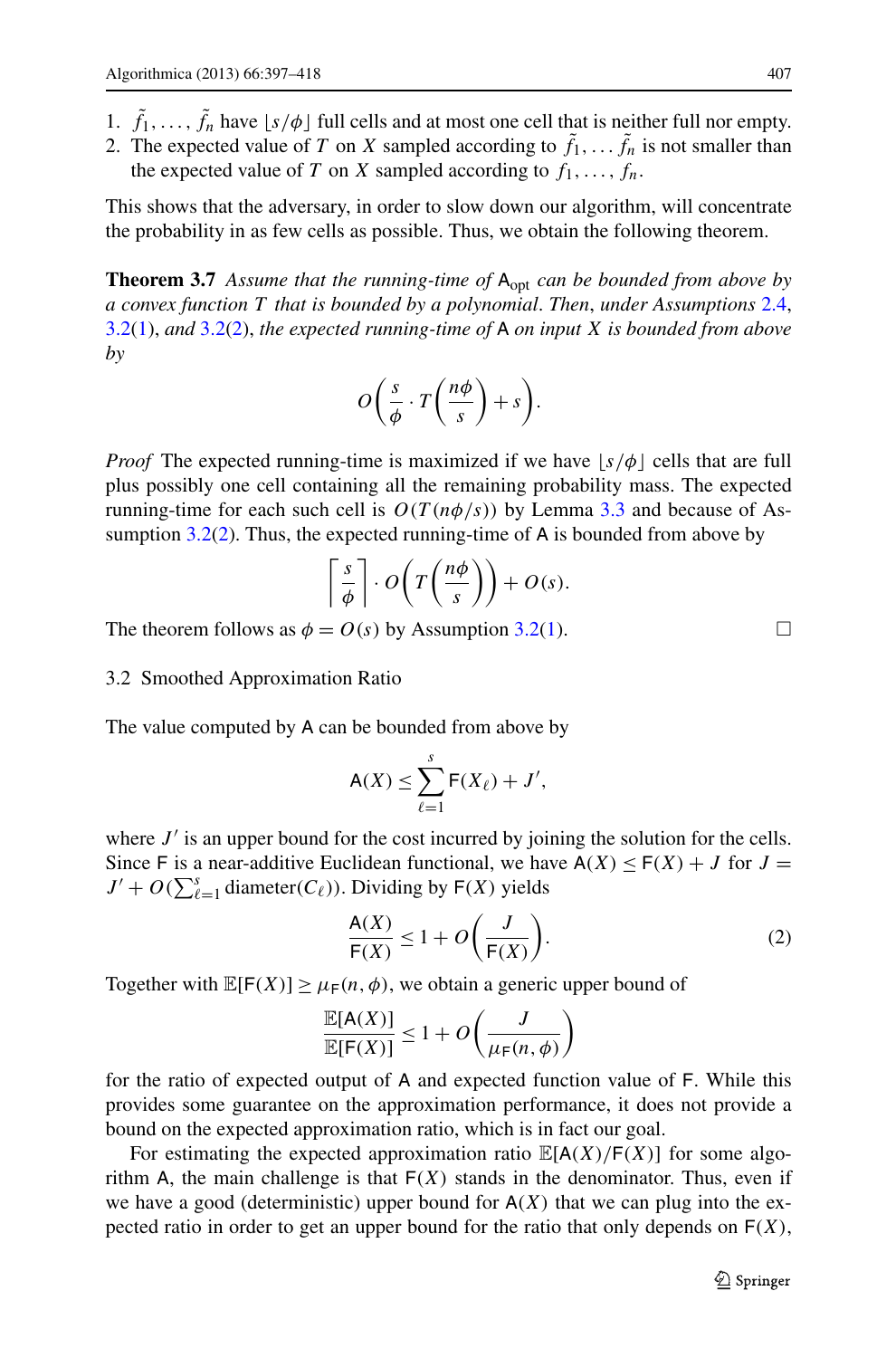we are basically left with the problem of estimating  $\mathbb{E}[1/F(X)]$ . Jensen's inequality yields  $\mathbb{E}[1/F(X)] > 1/\mathbb{E}[F(X)]$ . But this does not help, as we need upper bounds for  $\mathbb{E}[1/F(X)]$ . Unfortunately, such upper bounds cannot be derived easily from  $1/\mathbb{E}[F(X)]$ . The problem is that we need strong upper bounds for the probability that  $F(X)$  is close to 0. Theorem [2.2](#page-4-1) is too weak for this. This problem of bounding the expected value of the inverse of the optimal objective value arises frequently in bounding expected approximation ratios [\[11](#page-20-19), [12](#page-20-10)].

<span id="page-11-1"></span>There are two ways to attack this problem: The first and easiest way is if A comes with a worst-case guarantee  $\alpha(n)$  on its approximation ratio for instances of n points. Then we can apply Theorem [2.2](#page-4-1) to bound  $F(X)$  from below. If  $F(X) \ge \mu_F(n, \phi)/2$ , then we can use [\(2](#page-10-0)) to obtain a ratio of  $1 + O(\frac{J}{\mu_F(n,\phi)})$ . Otherwise, we obtain a ratio of  $\alpha(n)$ . If  $\alpha(n)$  is not too large compared to the tail bound obtained from Theorem [2.2](#page-4-1), then this contributes only little to the expected approximation ratio. The following theorem formalizes this.

**Theorem 3.8** *Assume that* A *has a worst-case approximation ratio of*  $\alpha(n)$  *for any instance consisting of* n *points*. *Then*, *under Assumption* [2.4,](#page-5-5) *the expected approximation ratio of* A *is*

$$
\mathbb{E}\left[\frac{A(X)}{F(X)}\right] \le 1 + O\left(\frac{J}{\mu_F(n,\phi)} + \alpha(n) \cdot \exp\left(-\frac{c\mu_F(n,\phi)^4}{n}\right)\right)
$$

*for some positive constant*  $c > 0$ .

*Proof* We have

<span id="page-11-0"></span>
$$
\frac{A(X)}{F(X)} \le \min\left\{1 + O\left(\frac{J}{F(X)}\right), \alpha(n)\right\}.
$$
 (3)

By Theorem [2.2](#page-4-1) and Remark [2.3,](#page-4-2) we have

$$
\mathbb{P}\bigg[\mathsf{F}(X) < \frac{\mu_{\mathsf{F}}(n,\phi)}{2}\bigg] \le c' \exp\bigg(-\frac{c\mu_{\mathsf{F}}(n,\phi)^4}{n}\bigg)
$$

for some constants c,  $c' > 0$ . Together with ([3\)](#page-11-0), this allows us to bound the expected approximation ratio as

$$
\mathbb{E}\bigg[\frac{A(X)}{F(X)}\bigg] \le 1 + O\bigg(\frac{J}{\mu_F(n,\phi)} + \alpha(n) \cdot \exp\bigg(-\frac{c\mu_F(n,\phi)^4}{n}\bigg)\bigg),
$$

which completes the proof.

Now we turn to the case that the worst-case approximation ratio of A cannot be bounded by some  $\alpha(n)$ . In order to be able to bound the expected approximation ratio, we need an upper bound on  $\mathbb{E}[1/\mathsf{F}(X)]$ . Note that we do not explicitly provide an upper bound for  $\mathbb{E}[1/\mathsf{F}(X)]$ , but only a sufficiently strong tail bound  $h_n$  for  $1/\mathsf{F}(X)$ .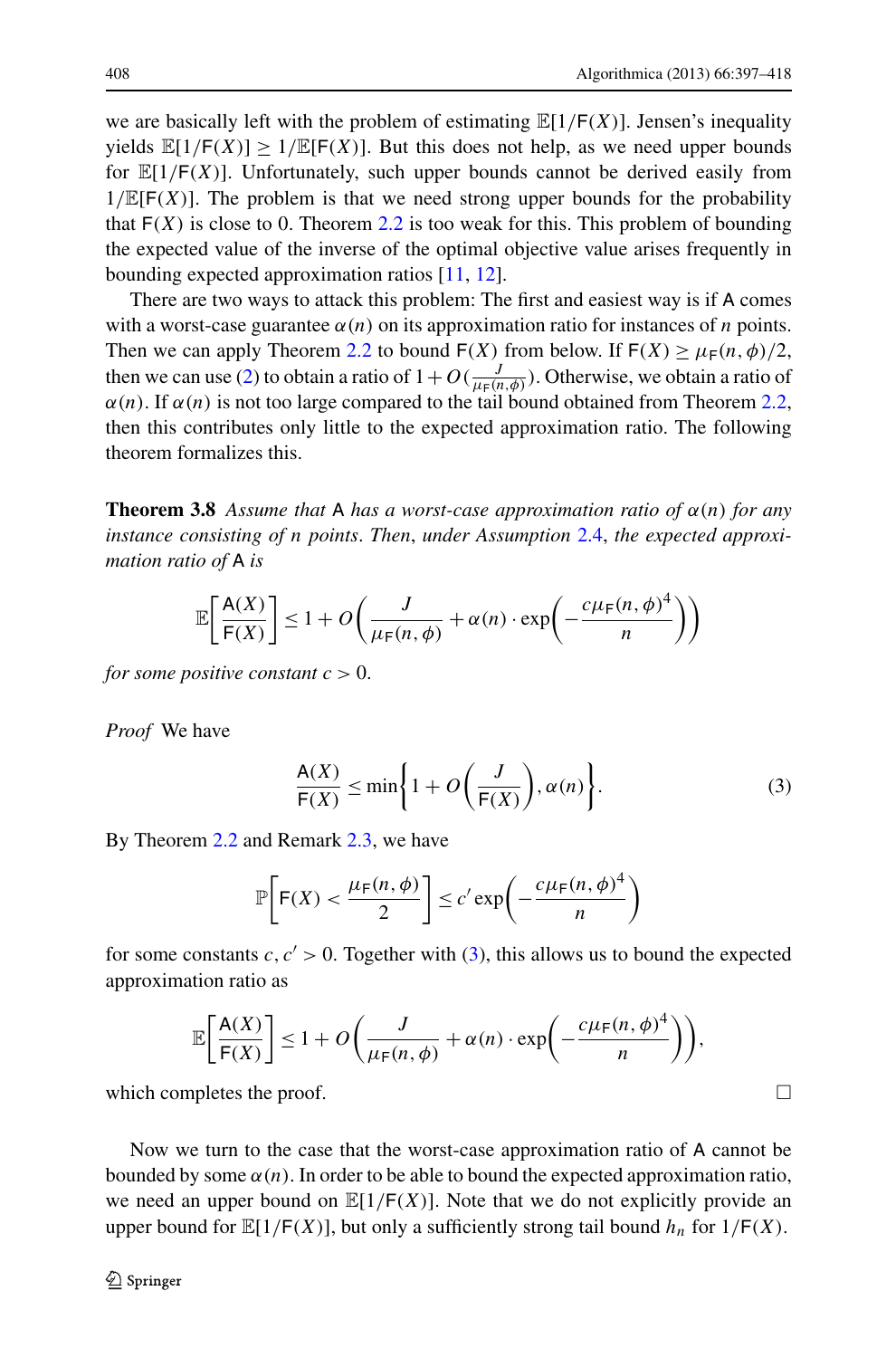<span id="page-12-1"></span>**Theorem 3.9** *Assume that there exists a*  $\beta \leq J$  *and a function*  $h_n$  *such that*  $\mathbb{P}[\mathsf{F}(X)] \leq$  $|x| \leq h_n(x)$  for all  $x \in [0, \beta]$ . Then, under Assumption [2.4,](#page-5-5) the expected approxima*tion ratio of* A *is*

$$
\mathbb{E}\bigg[\frac{A(X)}{\mathsf{F}(X)}\bigg] \leq 1 + O\bigg(J \cdot \bigg(\frac{1}{\mu_{\mathsf{F}}(n,\phi)} + \frac{\exp(-\frac{c\mu_{\mathsf{F}}(n,\phi)^4}{n})}{\beta} + \int_{1/\beta}^{\infty} h_n\bigg(\frac{1}{x}\bigg) dx\bigg)\bigg).
$$

*Proof* If  $F(X) \ge \mu_F(n, \phi)/2$ , then the approximation ratio is

$$
1 + O\bigg(\frac{J}{\mu_{\mathsf{F}}(n,\phi)}\bigg),
$$

which is good. By Theorem [2.2,](#page-4-1) the probability that this does not hold is bounded from above by  $\exp(-\frac{\mu_F(n,\phi)^4}{Cn})$  for some constant  $C > 0$ . If we still have  $F(X) \ge \beta$ , then we can bound the ratio from above by

$$
1 + O\left(\frac{J}{\beta}\right).
$$

This contributes

$$
\exp\left(-\frac{\mu_F(n,\phi)^4}{Cn}\right) \cdot \left(1 + O\left(\frac{J}{\beta}\right)\right) \le \exp\left(-\frac{\mu_F(n,\phi)^4}{Cn}\right) \cdot O\left(\frac{J}{\beta}\right)
$$

to the expected value, where the inequality follows from  $\beta \leq J$ . We are left with the case that  $F(X) \leq \beta$ . This case contributes

$$
J \cdot \int_{1/\beta}^{\infty} \mathbb{P}\bigg[\frac{1}{\mathsf{F}(X)} \geq x\bigg] \mathrm{d}x.
$$

<span id="page-12-0"></span>to the expected value. By definition, we have

$$
\mathbb{P}\bigg[\frac{1}{\mathsf{F}(X)} \ge x\bigg] = \mathbb{P}\bigg[\mathsf{F}(X) \le \frac{1}{x}\bigg] \le h_n\bigg(\frac{1}{x}\bigg),
$$

which completes the proof.  $\Box$ 

**4 Matching**

As a first example, we apply our framework to the matching functional MM defined by the Euclidean minimum-length perfect matching problem. A partitioning algorithm for approximating MM was proposed by Dyer and Frieze [\[10\]](#page-20-13). For completeness, let us describe their algorithm.

# **Algorithm 4.1** (DF; Dyer, Frieze [\[10](#page-20-13)])

**Input**: set  $X \subseteq [0, 1]^2$  of *n* points, *n* is even.

- 1. Partition  $[0, 1]^2$  into  $s = k^2$  equal-sized sub-squares  $C_1, \ldots, C_{k^2}$ , each of side length  $1/k$ , where  $k = \frac{\sqrt{n}}{\log n}$  $\frac{\sqrt{n}}{\log n}$ .
- 2. Compute minimum-length perfect matchings for  $X_{\ell}$  for each  $\ell \in [k^2]$ .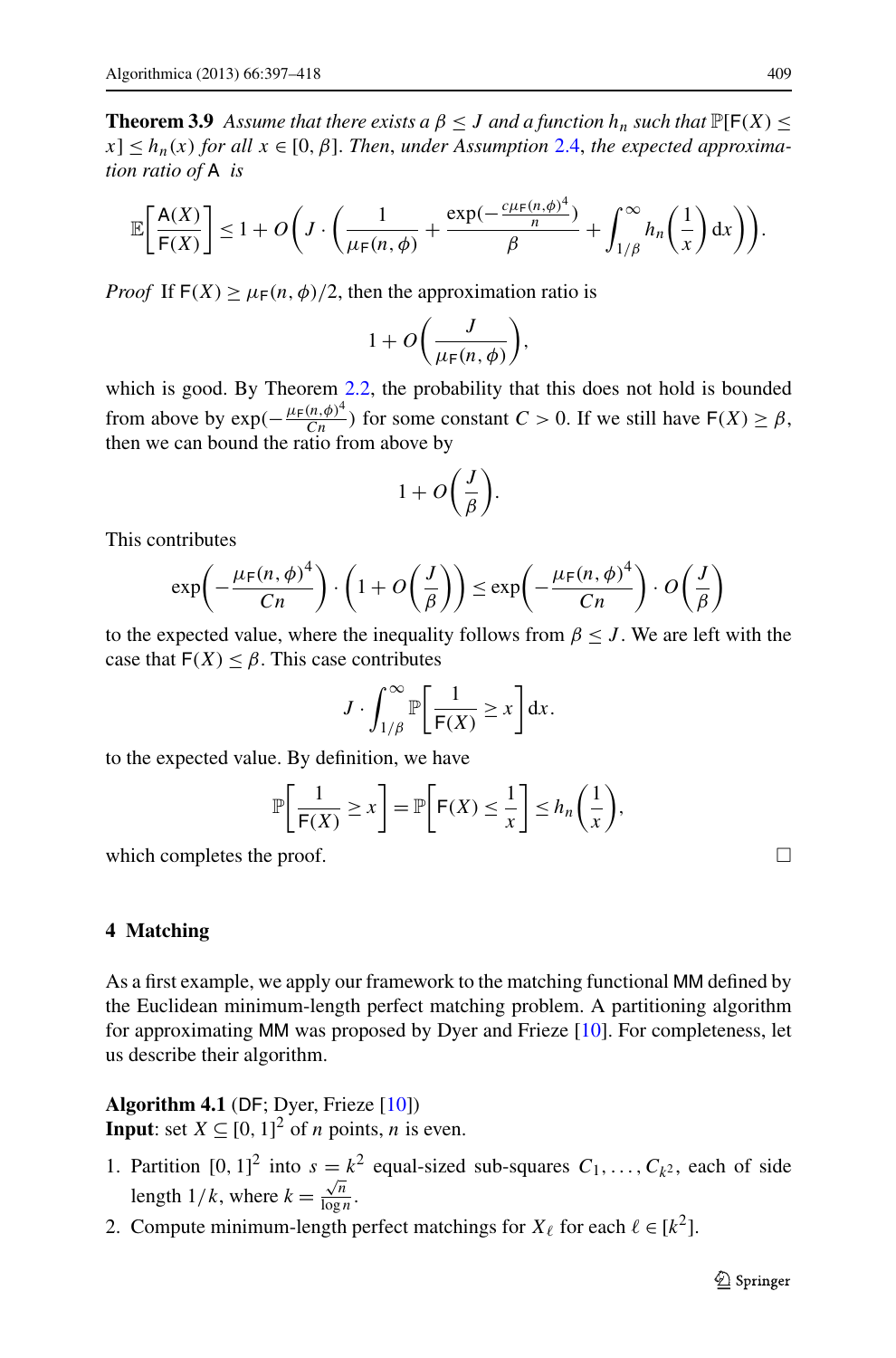3. Compute a matching for the unmatched points from the previous step using the strip heuristic [[33\]](#page-21-4).

Let  $DF(X)$  be the cost of the matching computed by the algorithm above on input  $X = \{x_1, \ldots, x_n\}$ , and let MM(X) be the cost of a perfect matching of minimum total length. Dyer and Frieze showed that  $DF(X)$  converges to MM $(X)$  with probability 1 if the points in X are drawn according to the uniform distribution on  $[0, 1]^2$  (this corresponds to Assumption [2.4](#page-5-5) with  $\phi = 1$ ). We extend this to the case when X is drawn as described in Assumption [2.4.](#page-5-5)

# <span id="page-13-0"></span>4.1 Smoothed Running-Time

A minimum-length perfect matching can be found in time  $O(n^3)$  [[1\]](#page-19-1). By Theorem [3.7](#page-10-1), we get the following corollary.

**Corollary 4.2** *Under Assumptions* [2.4,](#page-5-5) [3.2\(](#page-5-2)[1](#page-5-3)), *and* [3.2\(](#page-5-2)[2](#page-5-4)), *the expected running-time of* DF *on input* X *is at most*

$$
O\left(\frac{n^3\phi^2}{k^4} + k^2\right).
$$

*If we plug in*  $k = \sqrt{n}/\log n$ , *we obtain an expected running-time of at most* 

$$
O\left(n\phi^2\log^4 n\right).
$$

## 4.2 Smoothed Approximation Ratio

<span id="page-13-1"></span>To estimate the approximation performance, we have to specify the function  $\mu_{MM}(n, \phi)$ . To obtain a lower bound for  $\mu_{MM}(n, \phi)$ , let NN(X) denote the total edge length of the nearest-neighbor graph for the point set  $X \subseteq [0, 1]^2$ . This means that

NN(X) = 
$$
\sum_{x \in X} \min_{y \in X: y \neq x} ||x - y||
$$
.

We use NN to bound MM from below: First, we have  $MM(X) \geq NN(X)/2$ . Second,  $\mathbb{E}[NN(X)]$  is easier to analyze than  $\mathbb{E}[MM(X)]$ . Thus, according to the following lemma, we can choose  $\mu_{\text{MM}}(n, \phi) = \Omega(\sqrt{n/\phi})$ .

**Lemma 4.3** *Under Assumption* [2.4,](#page-5-5) *we have*

$$
\mathbb{E}\big[\mathsf{NN}(X)\big] = \Omega\bigg(\sqrt{\frac{n}{\phi}}\bigg).
$$

*Proof* By linearity of expectation, we have  $\mathbb{E}[NN(X)] = n \cdot \mathbb{E}[\min_{i \ge 2} ||x_1 - x_i||]$ . Thus, we have to prove  $\mathbb{E}[\min_{i \geq 2} ||x_1 - x_i||] = \Omega(1/\sqrt{n\phi})$ . To bound this quantity from below, we assume that  $x_1$  is fixed by an adversary and that only  $x_2, \ldots, x_n$  are drawn independently according to their density functions. Then we obtain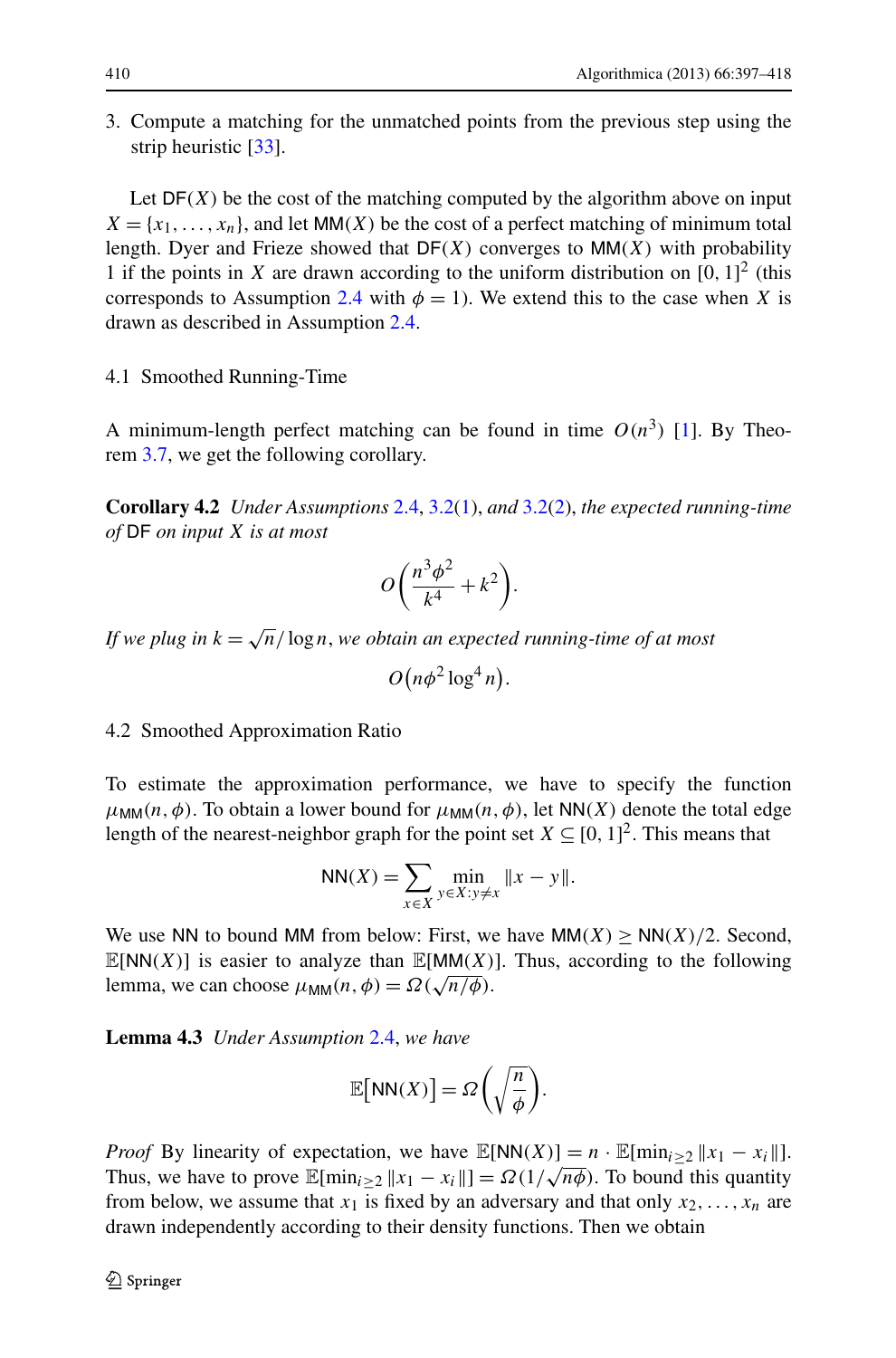$$
\mathbb{E}\Big[\min_{i\geq 2} \|x_1 - x_i\|\Big] = \int_0^\infty \mathbb{P}\Big[\min_{i\geq 2} \|x_1 - x_i\| \geq r\Big] dr
$$
  
= 
$$
\int_0^\infty \prod_{i=2}^n (1 - \mathbb{P}[\|x_1 - x_i\| \leq r]) dr
$$
  

$$
\geq \int_0^{1/\sqrt{\theta \pi n}} \prod_{i=2}^n (1 - \mathbb{P}[\|x_1 - x_i\| \leq r]) dr.
$$

The probability that  $||x_1 - x_i|| \leq r$  can be bounded from above by  $\phi$  times the area of a circle of radius r, which is  $\phi \pi r^2$ . Thus,

$$
\mathbb{E}\Big[\min_{i\geq 2} \|x_1 - x_i\|\Big] \geq \int_0^{1/\sqrt{\phi \pi n}} \left(1 - \phi \pi r^2\right)^{n-1} dr
$$

$$
\geq \int_0^{1/\sqrt{\phi \pi n}} \left(1 - \frac{1}{n}\right)^{n-1} dr \geq \frac{1}{e\sqrt{\phi \pi n}}
$$

The second inequality holds because  $1 - \phi \pi r^2 \ge 1 - \frac{1}{n}$  for  $r \in [0, 1/\sqrt{\phi \pi n}]$ . The third inequality exploits  $(1 - \frac{1}{n})^{n-1} \ge 1/e$ .  $\Box$ 

Since MM is near-additive and the diameter of each cell is  $O(1/k)$ , we can use

$$
J = O\left(\sum_{\ell=1}^{k^2} \text{diameter}(C_{\ell})\right) = O(k) = O\left(\frac{\sqrt{n}}{\log n}\right).
$$
 (4)

<span id="page-14-0"></span>Unfortunately, we cannot bound the worst-case approximation ratio of Dyer and Frieze's partitioning algorithm. Thus, we cannot apply Theorem [3.8,](#page-11-1) but we have to use Theorem [3.9.](#page-12-1) Thus, we first need a tail bound for  $1/MM(X)$ . The bound in the following lemma suffices for our purposes.

**Lemma 4.4** *Under Assumption* [2.4,](#page-5-5) *we have*

$$
\mathbb{P}[\text{MM}(X) \le c] \le (2\phi c)^{n/2}
$$

*for all*  $c \leq \frac{1}{2\pi}$ .

*Proof* Let us first analyze the probability that a specific fixed matching M has a length of at most c. We let an adversary fix one end-point of each edge. Then the probability that a specific edge of  $M$  has a length of at most  $c$  is bounded from above by  $\phi \pi c^2$ . Thus, the density of the length of a particular edge is bounded from above by  $2\phi \pi c \le \phi$  as  $c \le \frac{1}{2\pi}$ . Furthermore, the lengths of the edges of *M* are independent random variables. Thus, the probability that the sum of the edge lengths of all  $n/2$ edges of M is bounded from above by c is at most  $\frac{(\phi \pi c)^{n/2}}{(n/2)!}$ , which can be proved<br>by the following induction Let  $m = n/2$  and let  $n = 1$  be the (nondam) adopt by the following induction: Let  $m = n/2$ , and let  $a_1, \ldots, a_m$  be the (random) edge lengths of the edge of M. For  $m = 1$ , the statement follows from  $\mathbb{P}[a_1 \le c] \le \phi_c$ . For larger m, assume that the claim holds for  $m - 1$ , and let h be the density of  $a_m$ . This density is bounded by  $\phi$  as argued above. Thus,

<span id="page-14-1"></span>.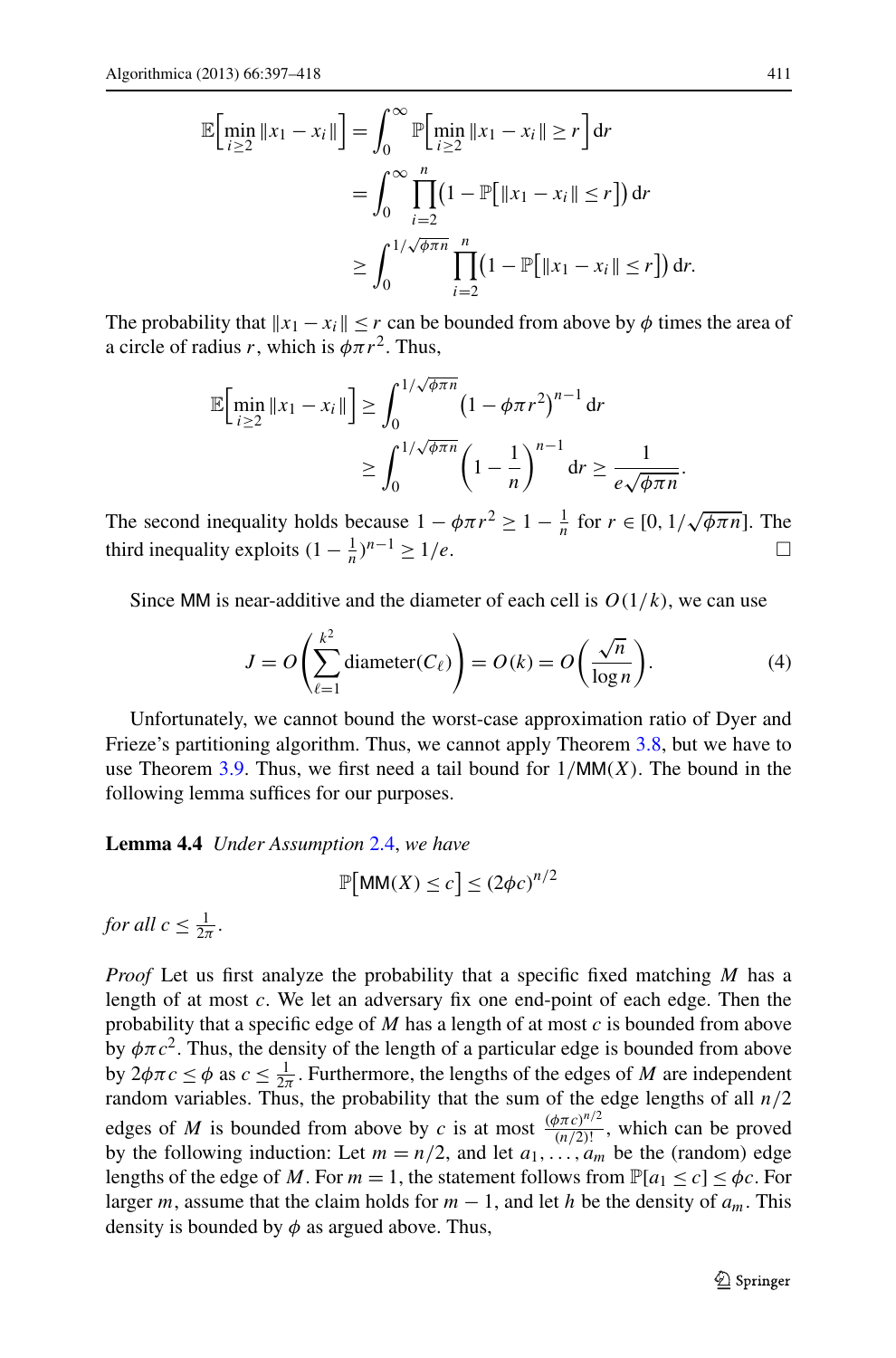$$
\mathbb{P}[a_1 + \dots + a_m \le c] \le \int_0^c h(a_m) \mathbb{P}[a_1 + \dots + a_{m-1} \le c - a_m] da_m
$$
  

$$
\le \int_0^c \phi \cdot \frac{(\phi(c - a_m))^{m-1}}{(m-1)!} da_m = \frac{(\phi c)^m}{m!}.
$$

The number of perfect matchings of a complete graph on *n* vertices is  $(n - 1)!!$  =  $(n-1) \cdot (n-3) \cdot (n-5) \cdots$  ("!!" denotes the double factorial). A union bound over all matchings yields

$$
\mathbb{P}\big[\text{MM}(X) \le c\big] \le \frac{(n-1)!! \cdot (\phi c)^{n/2}}{(n/2)!} \le \frac{n!!}{(n/2)!} \cdot (\phi c)^{n/2} = (2\phi c)^{n/2},
$$

<span id="page-15-0"></span>which completes the proof.  $\Box$ 

With this tail bound for  $1/MM(X)$ , we can prove the following bound on the smoothed approximation ratio.

**Corollary 4.5** *Under Assumptions* [2.4](#page-5-5) *and* [3.2\(](#page-5-2)[3\)](#page-5-6), *the expected approximation ratio of* DF *is*  $1 + O(\frac{\sqrt{\phi}}{\log n})$  $\frac{\sqrt{\varphi}}{\log n}$ ).

*Proof* We apply Theorem [3.9.](#page-12-1) To do this, let  $\beta = \frac{1}{2\pi\phi}$  (this is exactly the value at which Lemma [4.4](#page-14-0) becomes non-trivial). Lemma  $4.4$  allows us to choose  $h_n(x) =$  $(2\phi \pi x)^{n/2}$  and yields

$$
\int_{1/\beta}^{\infty} h_n\left(\frac{1}{x}\right) dx = \int_{1/\beta}^{\infty} \left(\frac{2\phi\pi}{x}\right)^{n/2} dx = \frac{2(2\pi\phi)^{\frac{n}{2}}\beta^{\frac{n}{2}-1}}{n-2} = \frac{4\pi\phi}{(n-2)}.
$$

Assumption  $3.2(3)$  $3.2(3)$  $3.2(3)$  with  $(4)$  $(4)$  yields

$$
J \cdot \frac{4\pi\phi}{(n-2)} = O\left(\frac{\phi}{\sqrt{n} \cdot \log n}\right) = o\left(\frac{\sqrt{\phi}}{\log n}\right)
$$

by Assumption  $3.2(3)$  $3.2(3)$  $3.2(3)$ .

We can choose  $\mu_{\text{MM}}(n, \phi) = \Omega(\sqrt{n/\phi})$  as  $\text{MM}(X) \ge \text{NN}(X)/2 = \Omega(\sqrt{n/\phi})$  by Lemma [4.3](#page-13-1). Theorem [2.2](#page-4-1) together with Assumption [3.2\(](#page-5-2)[3](#page-5-6)) thus yields that the probability that  $MM(X) < \mu_{MM}(n, \phi)/2$  is bounded from above by

$$
\exp\left(-\frac{(\mu_{\text{MM}}(n,\phi))^4}{Cn}\right) = \exp\left(-\Omega\left(\frac{n}{\phi^2}\right)\right) = \exp(-\omega(\log n)).
$$

This bound decreases faster than any polynomial in  $n$ . Thus, also by Assumption [3.2](#page-5-2)([3\)](#page-5-6),

$$
J \cdot \frac{\exp(-\frac{(\mu_{\text{MM}}(n,\phi))^4}{Cn})}{\beta} = O\left(\frac{\phi\sqrt{n}}{\log n} \cdot \exp\left(-\frac{(\mu_{\text{MM}}(n,\phi))^4}{Cn}\right)\right)
$$

decreases faster than any polynomial in  $n$ .

Altogether, Theorem [3.9](#page-12-1) yields a bound of

$$
1 + O\left(\frac{J}{\mu_{\text{MM}}(n,\phi)}\right) + o\left(\frac{\sqrt{\phi}}{\log n}\right) = 1 + O\left(\frac{\sqrt{\phi}}{\log n}\right)
$$

for the expected approximation ratio.

2 Springer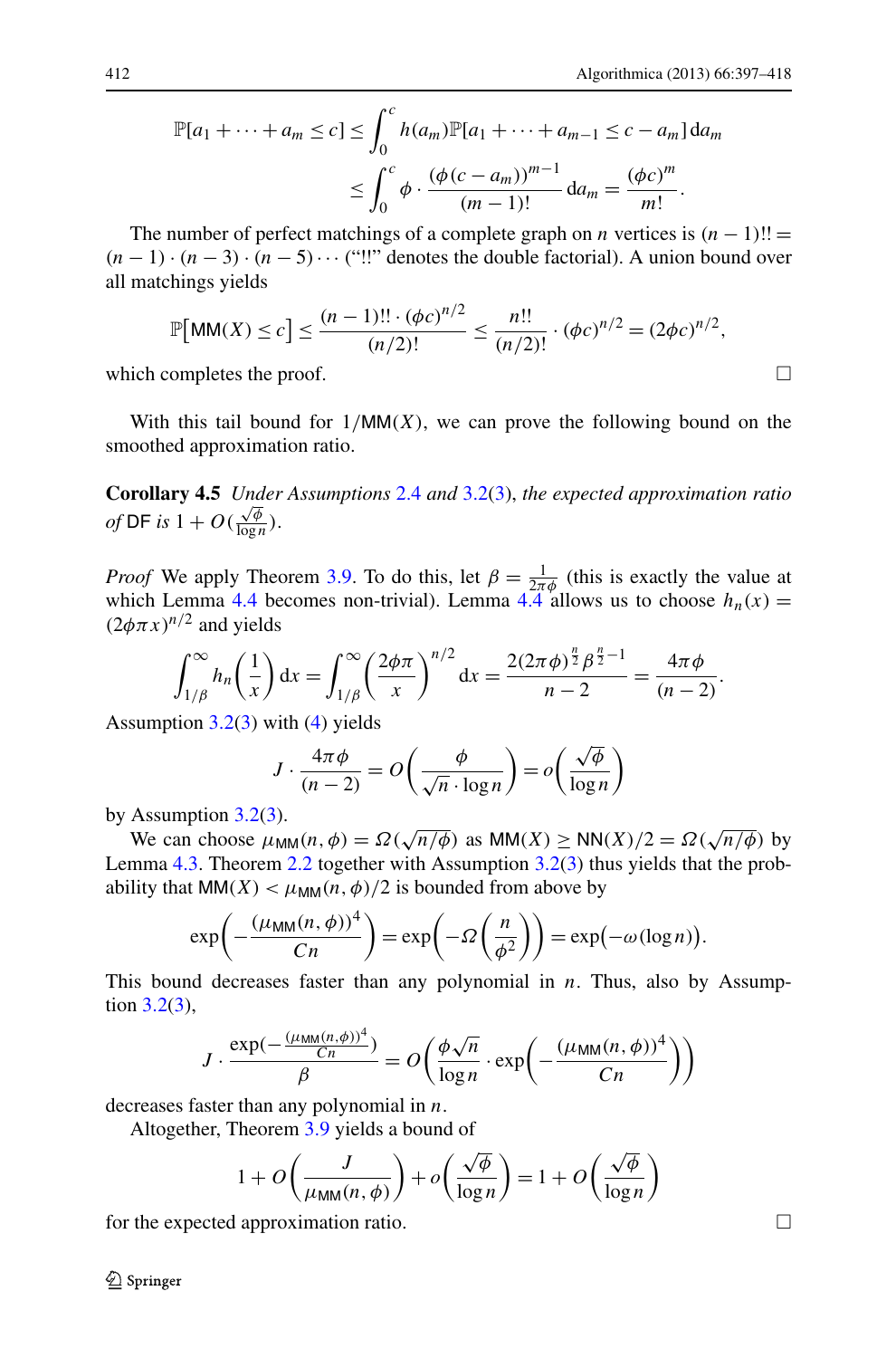## *Remark 4.6*

- 1. There exist other partitioning schemes for Euclidean matching [[2\]](#page-20-20), which can be analyzed in a similar way.
- <span id="page-16-0"></span>2. Instead of a standard cubic-time algorithm, we can use Varadarajan's matching algorithm [\[34](#page-21-5)] for computing the optimal matchings within each cell. This algorithm has a running-time of  $O(m^{1.5} \log^5 m)$  for m points, which improves the running-time bound to  $O(n\sqrt{\phi}\log(n)\log^5(\phi\log n))$ .

## **5 Karp's Partitioning Scheme for Euclidean TSP**

Karp's partitioning scheme [[18](#page-20-5)] is a heuristic for Euclidean TSP that computes nearoptimal solutions on average. It proceeds as follows:

**Algorithm 5.1** (KP, Karp's partitioning scheme) **Input**: set  $X \subseteq [0, 1]^2$  of *n* points.

- 1. Partition  $[0, 1]^2$  into  $k = \sqrt{n/\log n}$  stripes such that each stripe contains exactly  $n/k = \sqrt{n \log n}$  points.
- 2. Partition each stripe into k cells such that each cell contains exactly  $n/k^2 = \log n$ points.
- 3. Compute optimal TSP tours for each cell.
- 4. Join the tours to obtain a TSP tour for X.

We remark that the choice of  $k$  in Karp's partitioning scheme is optimal in the following sense: On the one hand, more than  $\Theta(\log n)$  points per cell would yield a super-polynomial running-time as the running-time is exponential in the number of points per cell. On the other hand, less than  $\Theta(\log n)$  point per cell would yield a worse approximation ratio as the approximation ratio gets worse with increasing  $k$ .

For a point set  $X \subseteq [0, 1]^2$ , let  $KP(X)$  denote the cost of the tour through X com-puted by Karp's scheme. Steele [[31\]](#page-21-0) has proved complete convergence of  $\mathsf{KP}(X)$  to  $TSP(X)$  with probability 1, if the points are chosen uniformly and independently. Using our framework developed in Sect. [3,](#page-5-0) we extend the analysis of KP to the case of non-uniform and non-identical distributions.

Since Karp's scheme chooses the cells adaptively based on the point set  $X$ , our framework for the analysis of the running-time cannot be applied. However, the total running-time of the algorithm is  $T(n) = 2^{n/k^2} \text{poly}(n/k^2) + O(k^2)$ , which is, independent of the randomness, polynomial in *n* for  $k^2 = n/\log n$ .

The nearest-neighbor functional NN is a lower bound for TSP. Thus, we can use Lemma [4.3](#page-13-1) to obtain  $\mu_{\text{TSP}}(n, \phi) = \Omega(\sqrt{n/\phi})$ . We can use the bound [\[18](#page-20-5), [30\]](#page-21-6)

$$
\mathsf{KP}(X) \le \mathsf{TSP}(X) + 6k = \mathsf{TSP}(X) + 6\sqrt{n/\log n}
$$

to obtain  $J = O(\sqrt{n/\log n})$ .

The nice thing about the TSP is that every tour has a worst-case approximation guarantee: Consider any two points  $x, y \in X$ . Since any tour must visit both x and y, its length is at least  $2||x - y||$  by the triangle inequality. Since a tour consists of *n*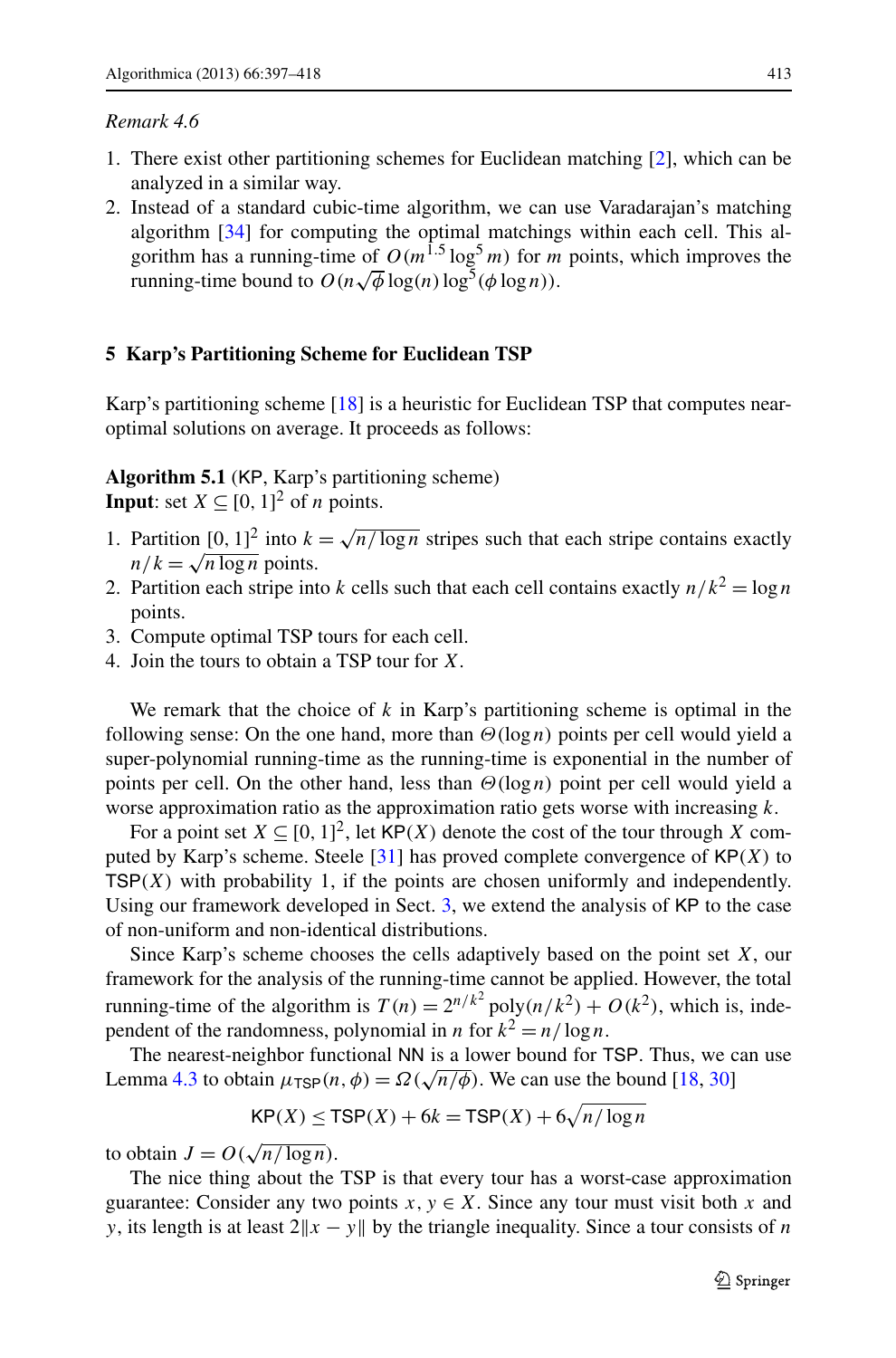<span id="page-17-0"></span>edges, any tour has a length of at most  $\frac{n}{2}$ . TSP(X). Thus, we can use Theorem [3.8](#page-11-1) together with  $\alpha(n) = n/2$  and obtain the following result.

**Corollary 5.2** *Under Assumptions* [2.4](#page-5-5) *and* [3.2\(](#page-5-2)[3\)](#page-5-6), *the expected approximation ratio of* KP *is*  $\mathbb{E}[\frac{\text{KP}(X)}{\text{TSP}(X)}] \leq 1 + O(\sqrt{\phi/\log n}).$ 

*Proof* We plug  $J = O(\sqrt{n \log n})$  and  $\mu_{\text{TSP}}(n, \phi) = O(\sqrt{n/\phi})$  and  $\alpha(n) = n/2$  into the bound of Theorem [3.8](#page-11-1) and obtain an upper bound of

$$
1 + O\left(\sqrt{\frac{\phi}{\log n}}\right) + O\left(n \cdot \exp\left(-\Omega\left(\frac{n}{\phi^2}\right)\right)\right)
$$

<span id="page-17-1"></span>for the expected approximation ratio. By Assumption [3.2](#page-5-2)[\(3](#page-5-6)), the exponential term decreases faster than any polynomial. Thus,  $O(\sqrt{\phi/\log n})$  is an upper bound for the  $\Box$  last term.

# **6 Euclidean Steiner Trees**

Kalpakis and Sherman [[17](#page-20-14)] proposed a partitioning algorithm for the Euclidean minimum Steiner tree problem analogous to Karp's partitioning scheme for Euclidean TSP. The solution produced by their algorithm converges to the optimal value with probability  $1 - o(1)$ . Also, their algorithm [\[17](#page-20-14)] is known to produce near-optimal solutions in practice too [\[24](#page-20-4)]. Let us now describe Kalpakis and Sherman's algorithm [\[17](#page-20-14)].

**Algorithm 6.1** (KS, Kalpakis, Sherman [[17\]](#page-20-14)) **Input**: set  $X \subseteq [0, 1]^2$  of *n* points.

- 1. Let  $s = n/\log n$ . Partition  $[0, 1]^2$  into  $\Theta(s)$  cells such that each cell contains at most  $n/s = \log n$  points.
- 2. Solve the Steiner tree problem optimally within each cell.
- 3. Compute a minimum-length spanning tree to connect the forest thus obtained.

The running-time of this algorithm is polynomial for the choice of  $s = n/\log n$  [[8\]](#page-20-21). For the same reason as for Karp's partitioning scheme, we cannot use our framework to estimate the running-time, because the choice of cells depends on the actual point set.

Let  $\text{KS}(X)$  denote the cost of the Steiner tree computed Kalpakis and Sherman's algorithm  $[17]$  $[17]$ . For the analysis of the approximation performance, let  $ST(X)$  denote the cost of a minimum Steiner tree for the point set  $X$ , and let  $MST(X)$  denote the cost of a minimum-length spanning tree of  $X$ . Kalpakis and Sherman [\[17\]](#page-20-14) have shown that

$$
\mathsf{KS}(X) \leq \mathsf{ST}(X) + O(\sqrt{n/\log n}).
$$

Thus,  $J = O(\sqrt{n/\log n})$ .

Since minimum spanning trees are  $2/\sqrt{3}$  approximations for Euclidean Steiner trees [\[9](#page-20-22)], we have  $ST(X) \ge \frac{\sqrt{3}}{2} \cdot MST(X)$ . Furthermore, we have  $MST(X) \ge \frac{1}{2} \cdot$ NN(X). Thus, we can choose  $\mu_{\text{ST}}(n, \phi) = \Theta(\sqrt{n/\phi})$  by Lemma [4.3.](#page-13-1)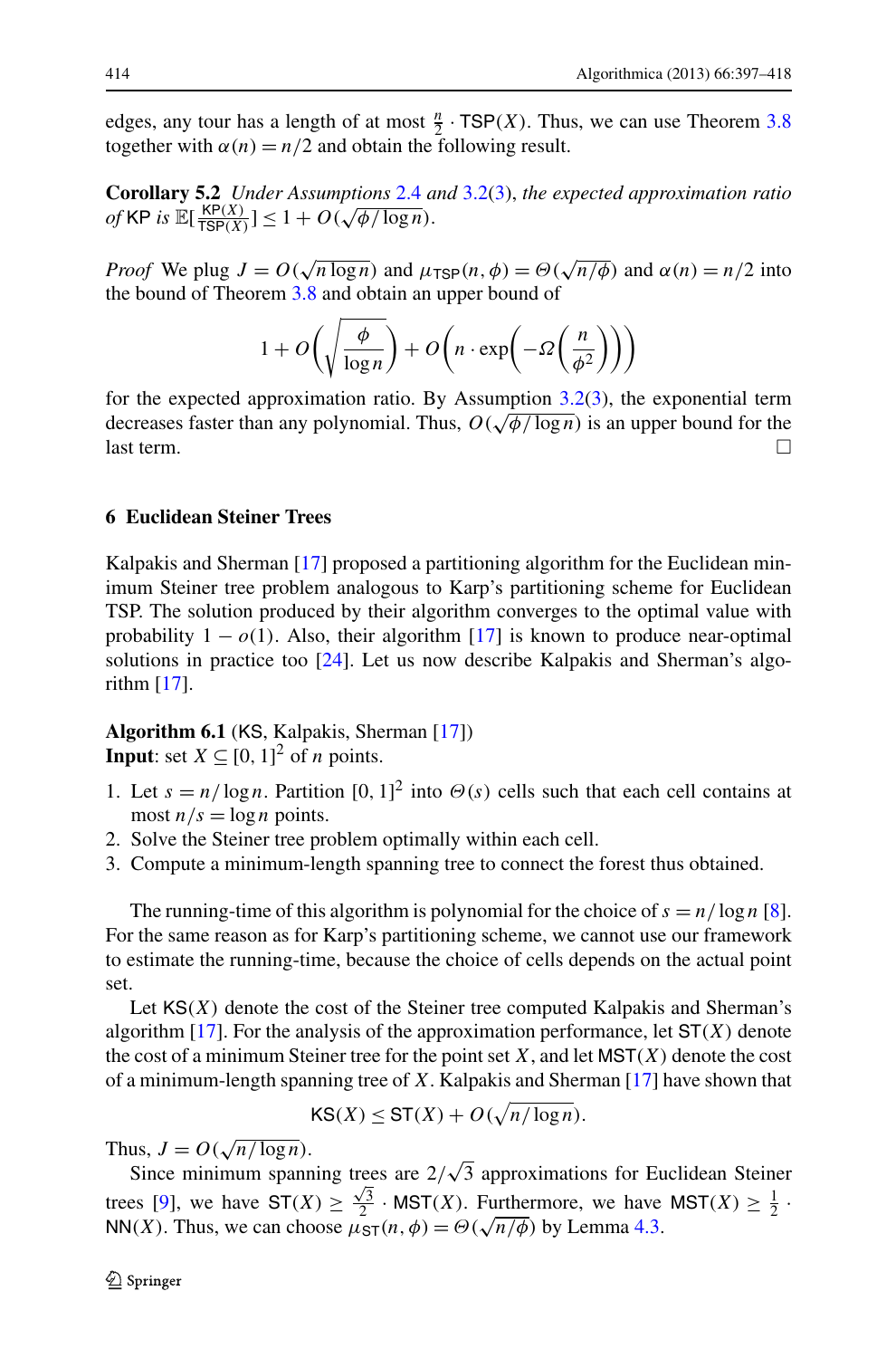<span id="page-18-0"></span>As KP for the traveling salesman problem, KS comes with a worst-case approximation ratio of  $\alpha(n) = O(n)$ . The reason is that, for any two points  $x, y \in X$ , we have  $||x - y|| \leq ST(X)$ . Since Kalpakis and Sherman's partitioning algorithm [[17\]](#page-20-14) outputs at most a linear number of edges, we have  $\text{KS}(X) \leq O(n \cdot \text{ST}(X))$ . This gives us a worst-case approximation ratio of  $O(n)$  and yields the following corollary of Theorem [3.8.](#page-11-1)

<span id="page-18-1"></span>**Corollary 6.2** *Under Assumptions* [2.4](#page-5-5) *and* [3.2\(](#page-5-2)[3\)](#page-5-6), *the expected approximation ratio of* KS *is*

$$
\mathbb{E}\bigg[\frac{\text{KS}(X)}{\text{ST}(X)}\bigg] \le 1 + O\bigg(\sqrt{\frac{\phi}{\log n}}\bigg).
$$

*Proof* The proof is almost identical to the proof of Corollary [5.2.](#page-17-0)  $\Box$ 

### **7 Degree-Bounded Minimum Spanning Tree**

A *b*-degree-bounded minimum spanning tree of a given set of points in  $[0, 1]^2$  is a spanning tree in which the degree of every point is bounded by b. For  $2 \le b \le 4$ , this problem is NP-hard, and it is solvable in polynomial time for  $b \ge 5$  [\[23](#page-20-23)]. Let dbMST denote the Euclidean functional that maps a point set to the length of its shortest b-degree-bounded minimum spanning tree.

**Proposition 7.1** dbMST *is a smooth*, *sub-additive and near-additive Euclidean functional*.

*Proof* The smoothness and sub-additivity properties have been proved by Srivastav and Werth [\[29](#page-21-7)]. They have also defined a canonical super-additive boundary functional that well-approximates dbMST [\[29](#page-21-7), Lemmas 3 and 4]. This, together with Proposition [2.1](#page-4-3) proves that dbMST is near-additive.  $\Box$ 

Naturally, near-additivity implies that Karp's partitioning scheme can be extended to the <sup>b</sup>-degree-bounded minimum spanning tree problem. Let <sup>P</sup> <sup>−</sup> bMST be the adaptation of Karp's partitioning algorithm to dbMST with parameter  $k^2 = \frac{n \log \log n}{\log n}$  $\frac{\log \log n}{\log n}$ . With this choice of k,  $P - bMST$  runs in polynomial-time as a degree-bounded minimum-length spanning tree on m nodes can be found in time  $2^{O(m \log m)}$  using brute-force search. Then, for any  $X$ , we have

$$
\text{P-bMST}(X) \le \text{dbMST}(X) + O\left(\sqrt{\frac{n \log \log n}{\log n}}\right),
$$

which yields  $J = O(\sqrt{n \log \log n / \log n})$ .

Again, we have  $||x - y|| \le$  dbMST(X) for all X and  $x, y \in X$ , which implies that any possible tree is at most a factor  $n$  worse than the optimal tree. This implies in particular that the worst-case approximation ratio of P-bMST is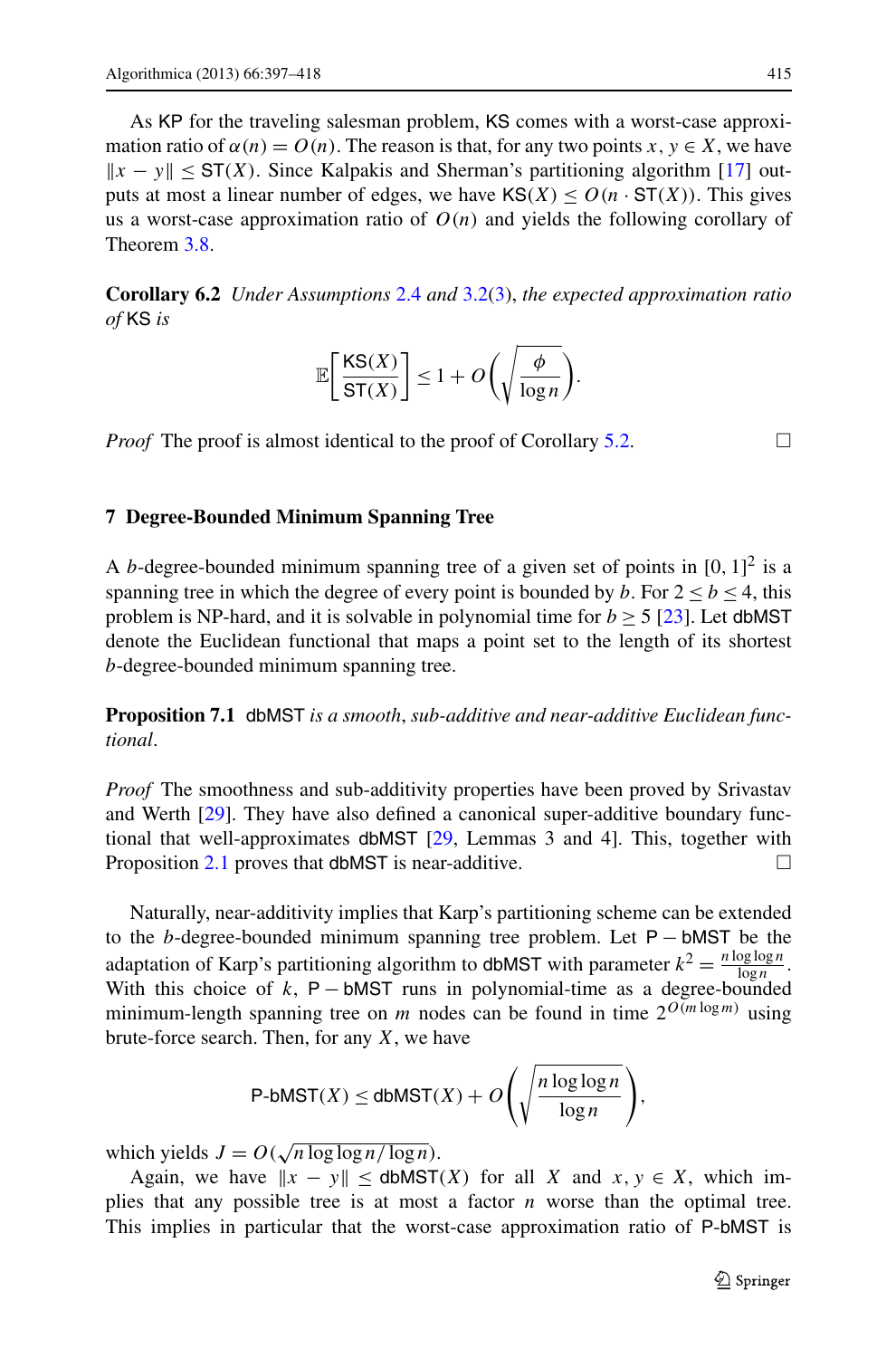<span id="page-19-0"></span> $O(n)$ : P-bMST(X) =  $O(n \cdot$  dbMST(X)). Furthermore, we can use  $\mu_{\text{dbMST}}(n, \phi)$  =  $\Omega(\sqrt{n/\phi})$  by Lemma [4.3](#page-13-1) as dbMST(X) =  $\Omega(NN(X))$ .

We can apply Theorem [3.8](#page-11-1) to obtain the following result.

**Corollary 7.2** *Under Assumptions* [2.4](#page-5-5) *and* [3.2\(](#page-5-2)[3\)](#page-5-6), *the expected approximation ratio is*

$$
\mathbb{E}\bigg[\frac{\text{P-bMST}(X)}{\text{dbMST}(X)}\bigg] \le 1 + O(\sqrt{\phi \log \log n / \log n}).
$$

*Proof* The proof is almost identical to the proof of Corollary [5.2](#page-17-0). The only difference is we now have to use  $J = O(\sqrt{n \log \log n / \log n})$ , which leads to the slightly worse bound for the approximation ratio.

Again, we cannot use our framework for the running-time, but the running-time is guaranteed to be bounded by a polynomial.

## **8 Concluding Remarks**

We have provided a smoothed analysis of partitioning algorithms for Euclidean optimization problems. The results can be extended to distributions over  $\mathbb{R}^2$  by scaling down the instance so that the inputs lie inside  $[0, 1]^2$ . The analysis can also be extended to higher dimensions. However, the value of  $\phi$  for which our results are applicable will depend on the dimension  $d$ .

Even though solutions computed by most of the partitioning algorithms achieve convergence to the corresponding optimal value with probability 1 under uniform samples, in practice they have constant approximation ratios close to 1 [\[16](#page-20-3), [24\]](#page-20-4). Our results show that the expected function values computed by partitioning algorithms approach optimality not only under uniform, identical distributions, but also under non-uniform, non-identical distributions, provided that the distributions are not sharply concentrated.

One prominent open problem for which our approach does not work is the functional defined by the total edge weight of a minimum-weight triangulation in the Euclidean plane. The main obstacles for this problem are that, first, the functional corresponding to minimum-weight triangulation is not smooth and, second, the value computed by the partitioning heuristic depends on the number of points in the convex hull of the point set [[15\]](#page-20-24). Damerow and Sohler [\[7](#page-20-25)] provide a bound for the smoothed number of points in the convex hull. However, their bound is not strong enough for analyzing triangulations.

<span id="page-19-1"></span>**Open Access** This article is distributed under the terms of the Creative Commons Attribution License which permits any use, distribution, and reproduction in any medium, provided the original author(s) and the source are credited.

#### **References**

1. Ahuja, R.K., Magnanti, T.L., Orlin, J.B.: Network Flows: Theory, Algorithms, and Applications. Prentice-Hall, Englewood Cliffs (1993)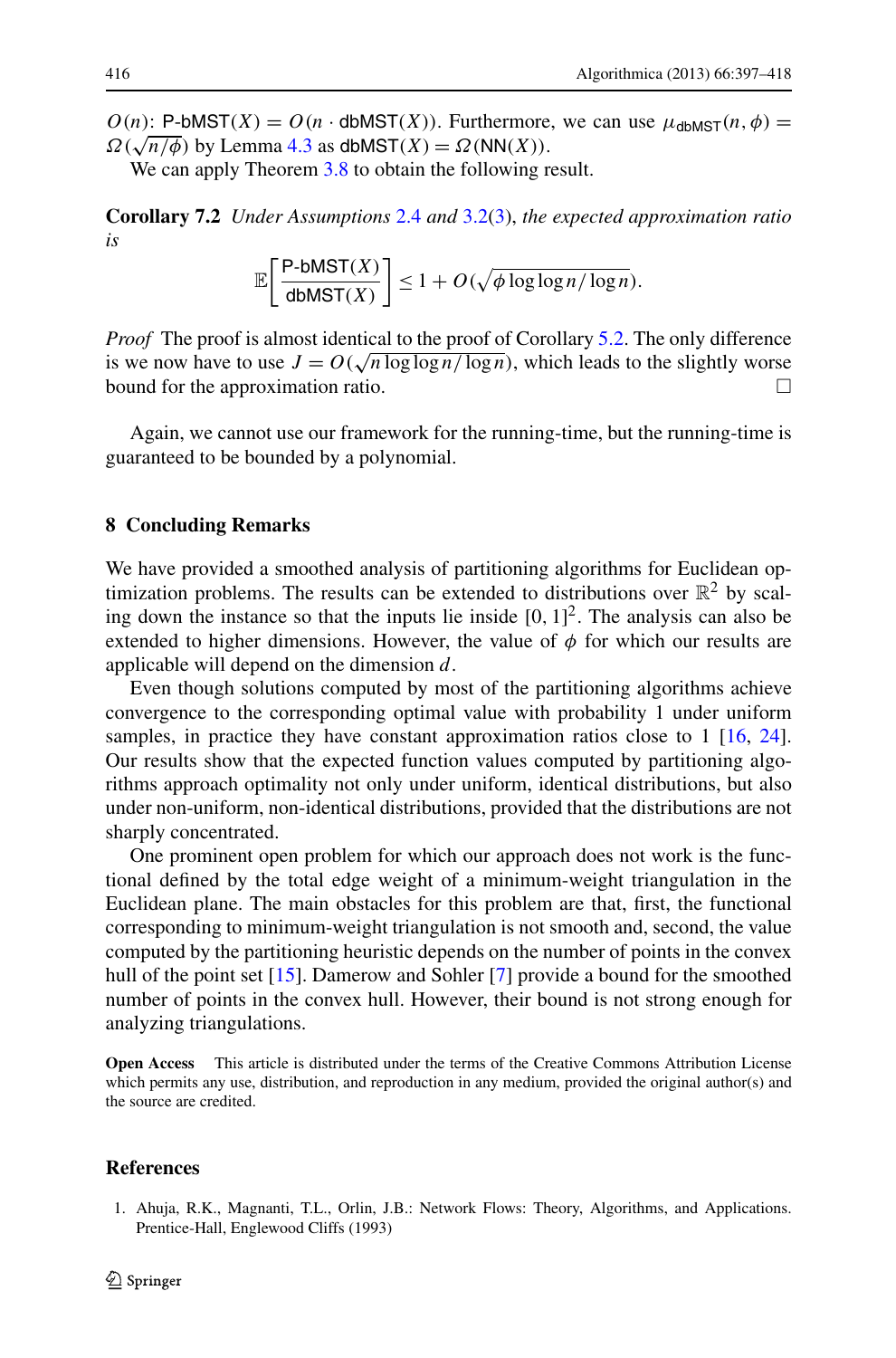- <span id="page-20-20"></span><span id="page-20-9"></span><span id="page-20-8"></span><span id="page-20-7"></span><span id="page-20-0"></span>2. Anthes, B., Rüschendorf, L.: On the weighted Euclidean matching problem in  $\mathbb{R}^d$ . Appl. Math. 28(2), 181–190 (2001)
- <span id="page-20-25"></span>3. Arthur, D., Manthey, B., Röglin, H.: Smoothed analysis of the k-means method. J. ACM **58**(5), 19 (2011)
- 4. Beier, R., Vöcking, B.: Random knapsack in expected polynomial time. J. Comput. Syst. Sci. **69**(3), 306–329 (2004)
- <span id="page-20-22"></span><span id="page-20-21"></span>5. Bläser, M., Manthey, B., Rao, B.V.R.: Smoothed analysis of partitioning algorithms for Euclidean functionals. In: Dehne, F., Iacono, J., Sack, J.-R. (eds.) Proc. of the 12th Algorithms and Data Structures Symposium (WADS). Lecture Notes in Computer Science, vol. 6844, pp. 110–121. Springer, Berlin (2011)
- <span id="page-20-19"></span><span id="page-20-13"></span>6. Damerow, V., Manthey, B., Meyer auf der Heide, F., Räcke, H., Scheideler, C., Sohler, C., Tantau, T.: Smoothed analysis of left-to-right maxima with applications. ACM Trans. Algorithms (to appear)
- <span id="page-20-10"></span>7. Damerow, V., Sohler, C.: Extreme points under random noise. In: Albers, S., Radzik, T. (eds.) Proc. of the 12th Ann. European Symp. on Algorithms (ESA). Lecture Notes in Computer Science, vol. 3221, pp. 264–274. Springer, Berlin (2004)
- <span id="page-20-16"></span>8. Dreyfus, S.E., Wagner, R.A.: The Steiner problem in graphs. Networks **1**(3), 195–207 (1971)
- 9. Du, D.-Z., Hwang, F.K.: A proof of the Gilbert-Pollak conjecture on the Steiner ratio. Algorithmica **7**(2&3), 121–135 (1992)
- <span id="page-20-2"></span>10. Dyer, M.E., Frieze, A.M.: A partitioning algorithm for minimum weighted Euclidean matching. Inf. Process. Lett. **18**(2), 59–62 (1984)
- <span id="page-20-24"></span>11. Engels, C., Manthey, B.: Average-case approximation ratio of the 2-opt algorithm for the TSP. Oper. Res. Lett. **37**(2), 83–84 (2009)
- <span id="page-20-3"></span>12. Englert, M., Röglin, H., Vöcking, B.: Worst case and probabilistic analysis of the 2-Opt algorithm for the TSP. In: Proc. of the 18th Ann. ACM-SIAM Symp. on Discrete Algorithms (SODA), pp. 1295– 1304. SIAM, Philadelphia (2007)
- <span id="page-20-14"></span>13. Frieze, A.M., Yukich, J.E.: Probabilistic analysis of the traveling salesman problem. In: Gutin, G., Punnen, A.P. (eds.) The Traveling Salesman Problem and Its Variations, pp. 257–308. Kluwer Academic, Dordrecht (2002). Chapter 7
- <span id="page-20-5"></span>14. Garey, M.R., Graham, R.L., Johnson, D.S.: The complexity of computing Steiner minimal trees. SIAM J. Appl. Math. **32**(4), 835–859 (1977)
- <span id="page-20-18"></span>15. Golin, M.J.: Limit theorems for minimum-weight triangulations, other Euclidean functionals, and probabilistic recurrence relations. In: Proc. of the 7th Ann. ACM-SIAM Symp. on Discrete Algorithms (SODA), pp. 252–260. SIAM, Philadelphia (1996)
- <span id="page-20-17"></span><span id="page-20-12"></span>16. Johnson, D.S., McGeoch, L.A.: Experimental analysis of heuristics for the STSP. In: Gutin, G., Punnen, A.P. (eds.) The Traveling Salesman Problem and Its Variations, pp. 369–443. Kluwer Academic, Dordrecht (2002). Chapter 9
- <span id="page-20-1"></span>17. Kalpakis, K., Sherman, A.T.: Probabilistic analysis of an enhanced partitioning algorithm for the Steiner tree problem in  $R^d$ . Networks 24(3), 147–159 (1994)
- <span id="page-20-23"></span>18. Karp, R.M.: Probabilistic analysis of partitioning algorithms for the traveling-salesman problem in the plane. Math. Oper. Res. **2**(3), 209–224 (1977)
- <span id="page-20-4"></span>19. León, C.A., Perron, F.: Extremal properties of sums of Bernoulli random variables. Stat. Probab. Lett. **62**(4), 345–354 (2003)
- <span id="page-20-15"></span>20. Manthey, B., Röglin, H.: Smoothed analysis: Analysis of algorithms beyond worst case. it–Inf. Technol. **53**(6), 280–286 (2011)
- <span id="page-20-11"></span>21. Mitzenmacher, M., Upfal, E.: Probability and Computing: Randomized Algorithms and Probabilistic Analysis. Cambridge University Press, Cambridge (2005)
- 22. Papadimitriou, C.H.: The Euclidean traveling salesman problem is NP-complete. Theor. Comput. Sci. **4**(3), 237–244 (1977)
- <span id="page-20-6"></span>23. Papadimitriou, C.H., Vazirani, U.V.: On two geometric problems related to the traveling salesman problem. J. Algorithms **5**(2), 231–246 (1984)
- 24. Ravada, S., Sherman, A.T.: Experimental evaluation of a partitioning algorithm for the Steiner tree problem in  $R^2$  and  $R^3$ . Networks **24**(8), 409–415 (1994)
- 25. Rhee, W.T.: A matching problem and subadditive Euclidean functionals. Ann. Appl. Probab. **3**(3), 794–801 (1993)
- 26. Röglin, H., Teng, S.-H.: Smoothed analysis of multiobjective optimization. In: Proc. of the 50th Ann. IEEE Symp. on Foundations of Computer Science (FOCS), pp. 681–690. IEEE Press, New York (2009)
- 27. Spielman, D.A., Teng, S.-H.: Smoothed analysis of algorithms: Why the simplex algorithm usually takes polynomial time. J. ACM **51**(3), 385–463 (2004)